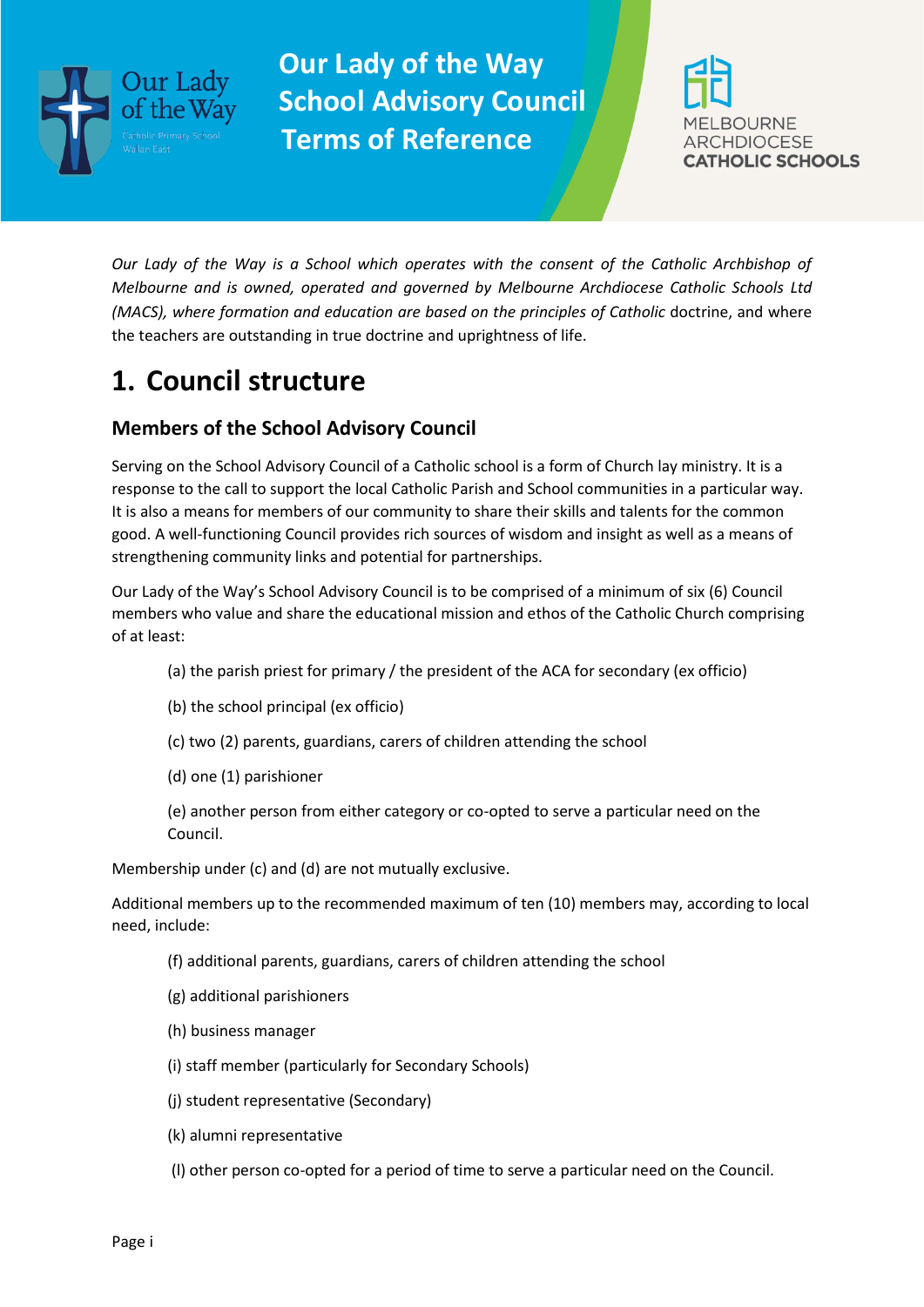



At the Principal's discretion members of the school staff may be invited from time to time to attend meetings depending on the content of the agenda.

A single parish representative may be sufficient for a Council fulfilling its function in dealing with education matters relating to the School.

#### **Recruitment and appointment of Council members**

### **Child Safe Standards**

Adherence to the School's child safe standards must be at the forefront of any appointment process. Council members must have both a police check and Working with Children check and must sign the school child safe standard agreement.

### **Expressions of Interest**

Generally, expressions of interest to become a Council member are made in advance of the Annual School Meeting. The process of applying for membership of the Our Lady of the Way School Advisory Council is through School Newsletter, Information Letter via email and in the Parish Bulletin. Anyone interested in becoming a member of the Our Lady of the Way School Advisory Council may seek advice from the School Principal, Chair or Parish Priest on the process of appointment. Consideration will also be given to succession planning through staggered renewal of members to ensure continuing institutional memory.

The Principal and Parish Priest/Canonical Administrator are responsible for appointing Council members, after a process of discernment. The Principal and priest may choose to be supported by others in the appointment process. Each school has the opportunity to establish its own practice of how to form the School Advisory Council whether it be by expressions of interest, by nomination or whatever means the Parish Priest/Canonical Administrator and Principal determine meets its needs at the local level. When appointments are being made it is important to keep in mind the need for a balance of gender, diversity and skill sets in forming the Council.

If the Council requires the appointment of a Council member to maintain a quorum or to fill a casual vacancy, the Principal may make such an appointment, however any Council member appointed in such a circumstance is appointed for the period to the next Annual School Council Meeting and at this time may apply for membership of the Council in the ordinary manner.

Once appointed it is a requirement that all Council members sign the School Child Safety Code of Conduct

#### **Diversity**

School Advisory Council seeks to be inclusive of all community members and will demonstrate a genuine commitment to gender equity and diversity regardless of socio-economic and cultural backgrounds.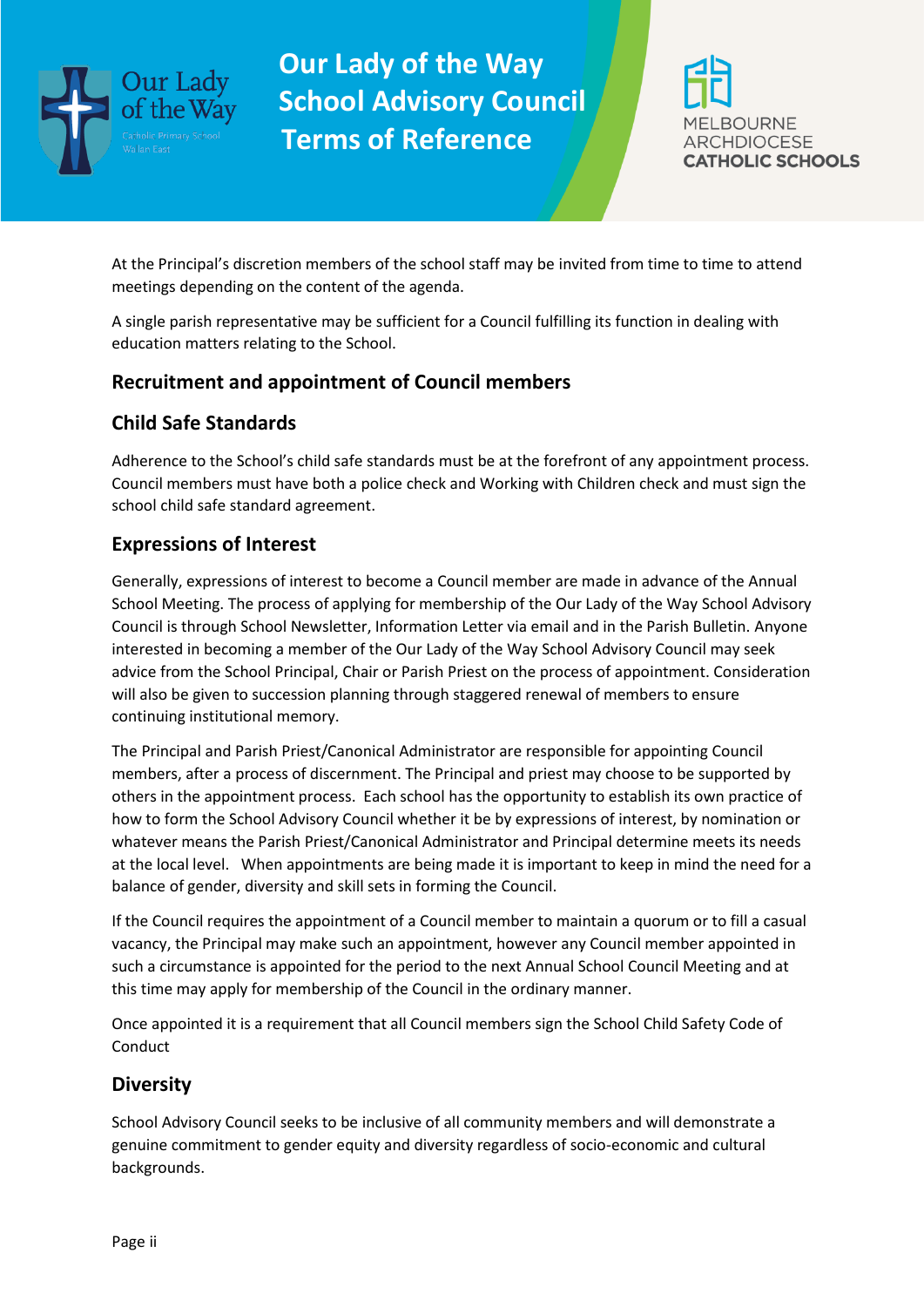



Collectively, Council members should bring a range of personal skills and experience to add value to the Our Lady of the Way School Advisory Council; for further information see 'The role of individual Council members' in this document.

#### **A process of discernment**

The process of appointment is one of discernment, where interested persons are involved in a discernment process to assist potential new Council members to understand:

- the mission and vision of MACS, the Parish and School
- the roles, responsibilities and processes of the MACS Board and the Our Lady of the Way School Advisory Council
- how Council members, can support the Principal and Parish Priest.

This discernment process commences when expressions of interest are sought for new Council members, beginning with the provision of an information pack to those interested in nominating for a Council position and /or a chance for potential nominees to discuss the role of the Council and the expectations of a Council member with the School Principal, Chair or Parish Priest/Canonical Administrator.

#### **Leading to induction**

The process of discernment provides the foundation for the induction of new Council members. The induction process continues after appointment and is a continuing process rather than an event. MACS provides a basis for formation and induction as outlined in the MACS School Advisory Council Manual. Formal induction to the Our Lady of the Way School Advisory Council includes:

- Follow up briefings after the first council meeting
- Opportunities to 'break open' and be guided through the contents of the MACS Governance document 'Working Together in Mission'

New Council members will be provided with:

- the MACS Statement of Mission
- an understanding of the history of the Parish and School
- a MACS School Advisory Council Manual
- a tour of the School facilities.

#### **Terms and conditions of appointment**

The period of appointment is generally a term of 3 years with the option of being reappointed for a total of three terms. The other terms and conditions of appointment of Council members are contained in a letter of appointment from the School Principal which sets out, amongst other things:

• the terms and conditions in the letter of appointment that must be agreed to by the proposed Council member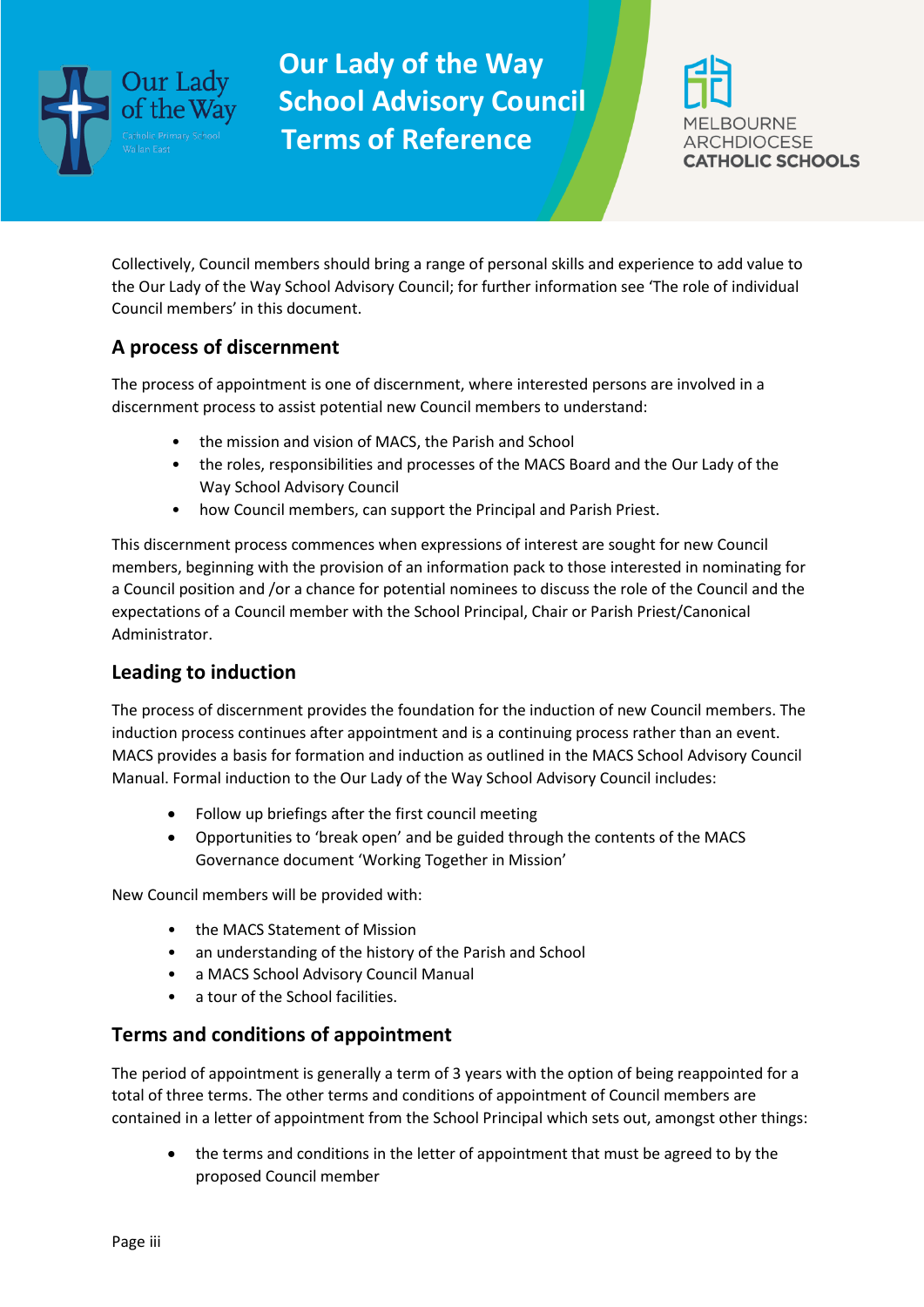



- details of expectations of Council members
- applicable MACS School Governance Policies, including the applicable Code of Conduct, Conflict Resolution Procedure, and Conflicts of Interest Policy.

A Council Member may be removed by the Principal in collaboration with the parish priest/canonical administrator if a Council Member is in breach of the expectations of a Council Member (as outlined in this Terms of Reference) or applicable MACS School Governance Policies. A Council Member may appeal his or her removal to the Executive Director of MACS for review.

# **2.Role of the School Advisory Council**

From 1 January 2021, the Board of Melbourne Archdiocese Catholic Schools Ltd (MACS) has responsibility for the strategic direction and oversight of the operation and management of MACS Catholic Schools, including Our Lady of the Way. Clear lines of authority, reporting and delegation have been established which delegate the day to day operational management of Our Lady of the Way to the Principal.

In keeping with the objects of the MACS Constitution, which states "The good work of educating the young, undertaken in the light of the Gospel, is a co-responsible task led by every member of the Catholic school community", the School Advisory Council provides a crucial point of connection between the wider School community and School leaders. While the School Advisory Council does not have a decision-making authority, it informs, advises and supports the Principal and School leadership.

#### **Advisory in nature**

The School Advisory Council provides a forum for discussion and discernment, where the parent/guardian voice and perspective are available to inform and support the decisions made by the Principal and Parish Priest for the good of School and Parish where the wellbeing and outcomes for students is paramount.

School Advisory Councils do not have a legal identity and do not become involved in the day-to-day management of the School.

It is important that School Advisory Council members understand that their role is to give consideration to, and advice on, important School matters in order to support the Principal in the context of the MACS governance arrangements. The School Advisory Council must act within the parameters of this Terms of Reference.

MACS provides support to the School Advisory Council, such as policy guidance and templates for the work of the Council, but is not responsible for the activities of the Council, utilising principles of subsidiarity and solidarity.

The following are some ways the School Advisory Council supports the School and the Principal: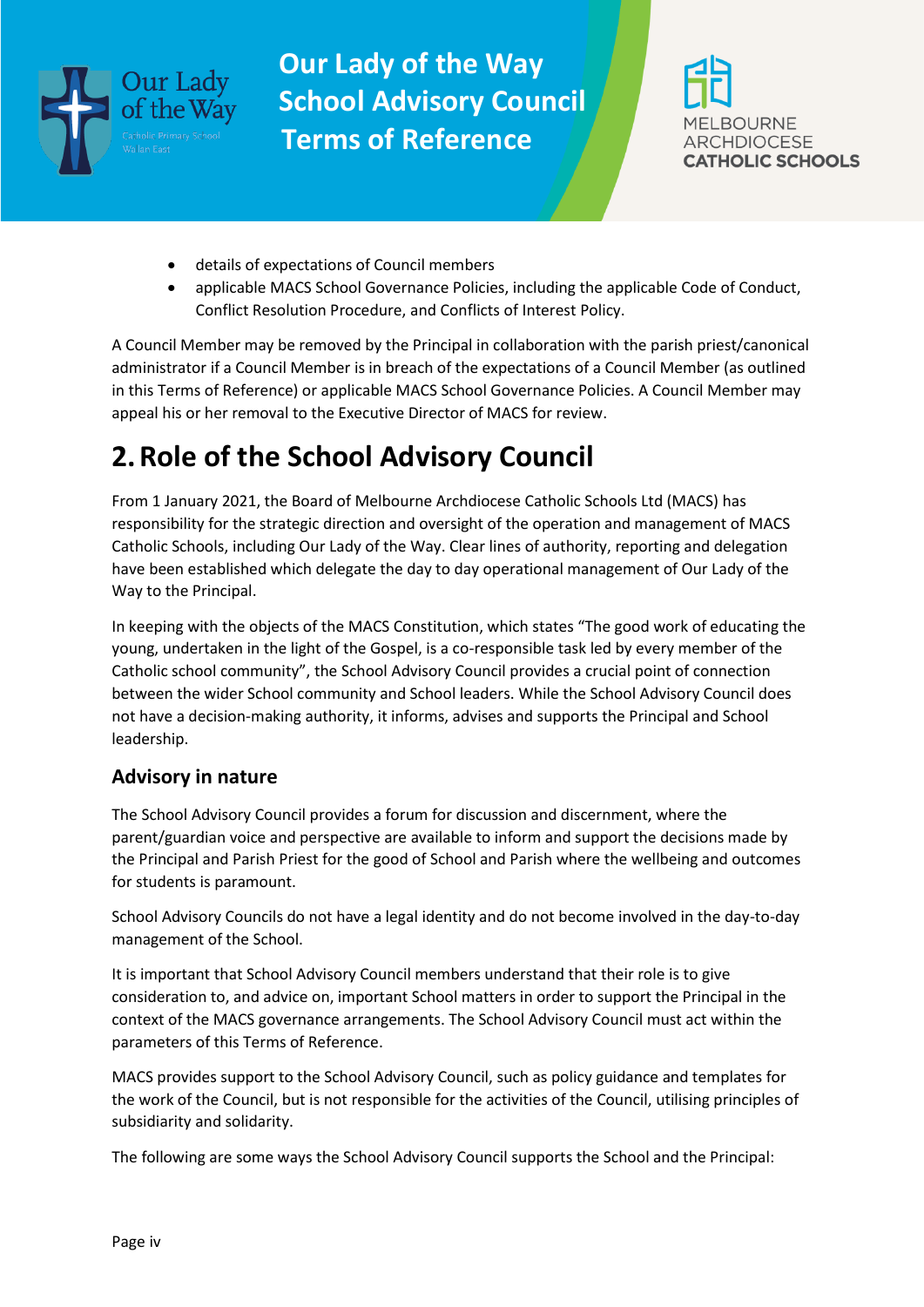



- Promoting the school's Catholic ethos and culture
- Articulating and enacting the School's vision and mission
- Promoting faith formation and development
- Capital resource planning and maintenance
- Disseminating information about the School in accordance with these Terms of Reference
- Implementing School policies as required
- Supporting and communicating School and parish matters, including the School annual report
- Giving advice on issues such as enrolments, School improvement plans and enrolment trends
- Engaging in discussion about the annual School budget and other financial matters
- Giving advice about the school Master Plan

## **3.The role of individual Council members**

#### **Qualities and skills of a Council member**

Each Catholic school is different, but all Schools share the mission of the Church. The Council should be composed of people who appreciate, value and share the educational mission and ethos of the Catholic Church. When seeking Council members, it is important to reflect on the qualities and skills of benefit to the Council in carrying out its functions. Their capacity to contribute, their shared understanding and their positivity is essential.

The following is a list of some of the key qualities and skills for members of the School Advisory Council:

- commitment to the MACS Statement of Mission
- commitment to Catholic education in the Parish and School
- commitment to the vision and mission of the Parish and School
- an understanding of the role of Parish Priest, Principal and Council members
- willingness to ask questions and seek clarification
- ability to think strategically
- willingness to support the contributions of other Council members
- capacity to listen in an active and meaningful way
- willingness to work cooperatively with others
- commitment to maintaining confidentiality at all times.

#### **Expectations of the Council member**

Each Council member is required to commit to the following:

- understanding the Council's role
- having a positive and constructive attitude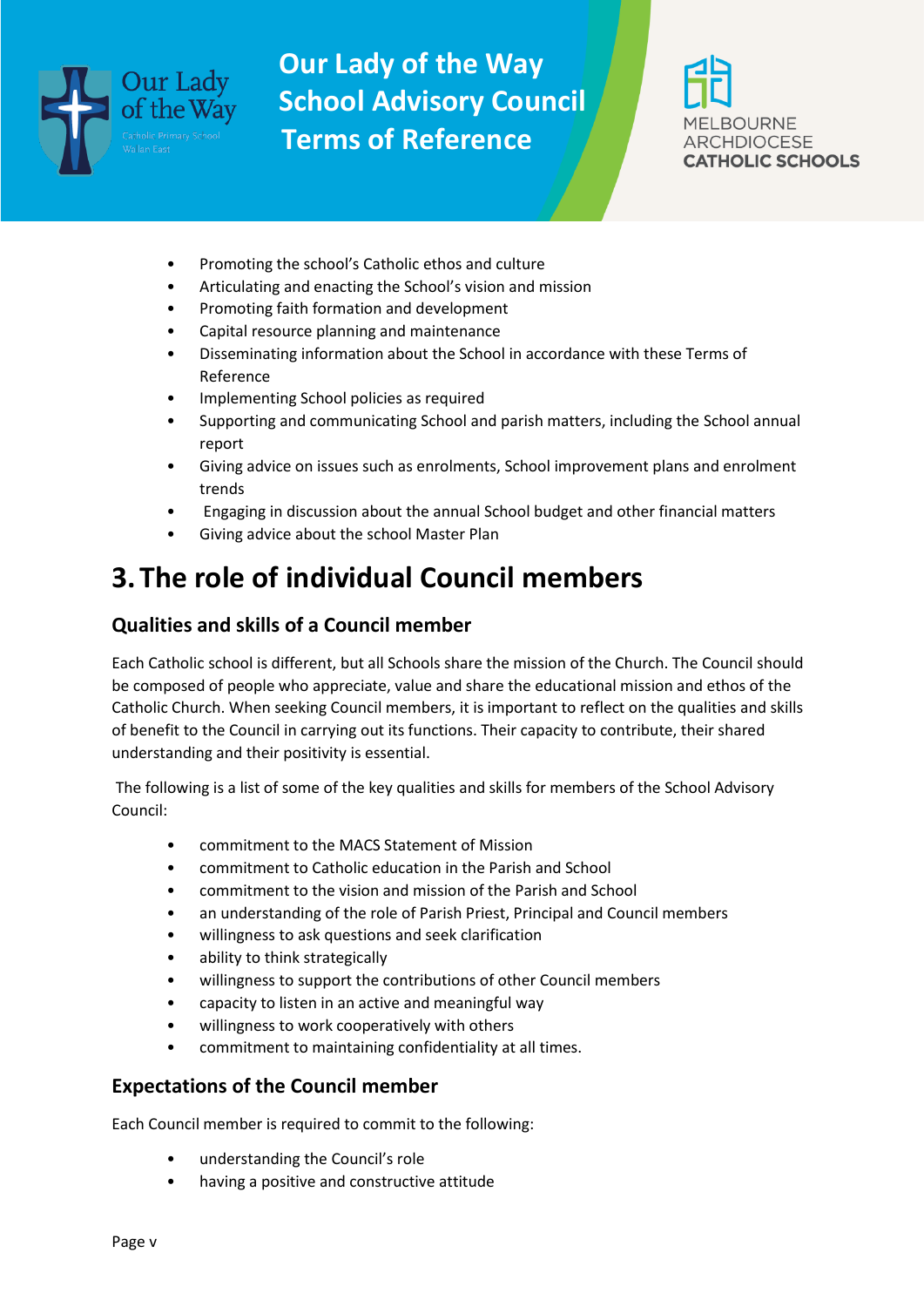



- elevating any appropriate issues for consideration by the Council
- preparing for Council meetings
- attending each Council meeting, unless there are extenuating circumstances
- bringing expertise and views to discussions on behalf of the whole community
- participating actively and responsibly
- participating in Council work
- participating in Council formation activities
- attendance at the MACS Annual General Meeting, if possible
- abiding by the applicable MACS School Governance Policies, including MACS Statement of Mission, the Code of Conduct and Conflicts of Interest Policy.

### **4.Key roles**

There are four key roles on a School Advisory Council. The Chair, the Principal, the Parish Priest and the Secretary each have a significant role on the Council and each of these roles carries specific responsibilities.

#### **The Chair**

The role of the Chair is to:

- chair Council meetings
- in conjunction with the Principal and the Secretary oversee the development of meeting agendas, checks papers for meetings and the draft minutes
- ensure the meetings are focused on the agenda
- encourage participation by all Council members in meetings and at Council events
- act as a spokesperson for the Council when authorised to do so
- attend important Parish and School events as appropriate
- participate as a member of the Council.

#### *Appointment*

The Chair is elected by a quorum of the Council members at the first meeting of the Council after the end of the term of the previous Chair.

The Chair will normally be an independent member who is not employed by MACS or Our Lady of the Way and is selected on the basis of the person's achievements and his or her record as a leader.

The Chair is appointed for a period of three years, subject to satisfactory performance. As the Chair will likely have served as a Council member prior to appointment, the Chair's total time on the Council may extend to four terms (ten to twelve years).

A Chair may be removed by the Principal if the Chair is in breach of the expectations of a Council Member or the Chair (as outlined in this Terms of Reference) or applicable MACS School Governance Policies. A Chair may appeal his or her removal to the Executive Director of MACS for review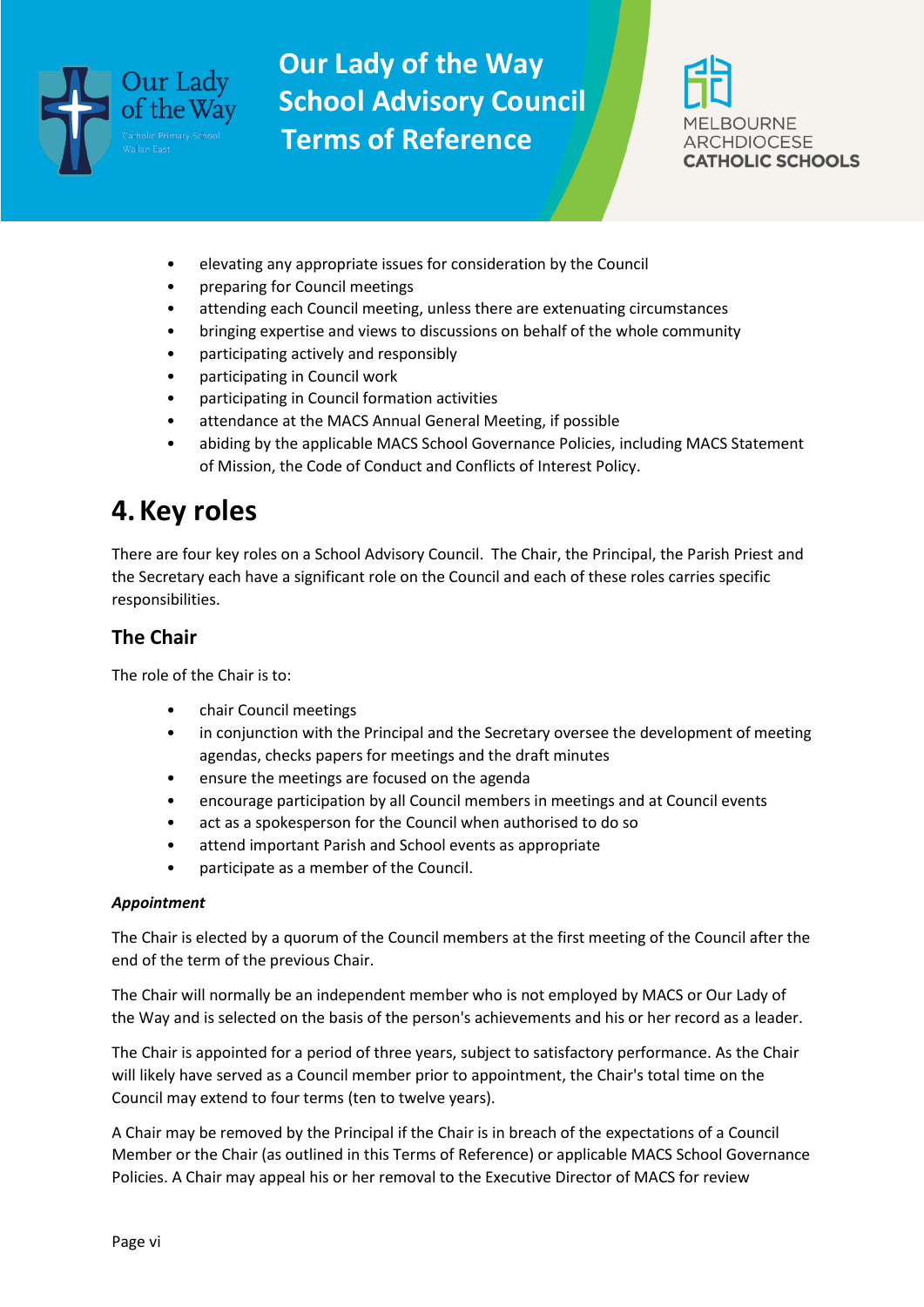



#### **The Principal**

Key responsibilities of the principal's role include development of the faith community, particular focus on the safety and wellbeing of students, formulation of a vision for the whole school, attention to contemporary teaching and learning in order to engage all students, and stewardship of the people and resources with particular outreach to the parent community.

The principal works in collaboration with the Church authority, staff and members of the school community to achieve the mission of the school.

As such the Principal's role on the Council as an ex officio member is to:

- •
- play a key role in developing the overall goals and priorities of the Council
- play a key role in developing the agenda for meetings and the preparation of papers before meetings
- ensure follow-up of actions arising from Council meetings
- act as the chief education advisor to the Council
- make arrangements to maintain an archive of relevant Council documentation in accordance with this Terms of Reference, including minutes from previous meetings
- make arrangements to distribute the papers before meetings, after preparation of the papers by the Secretary
- make arrangements to distribute draft minutes to the Council members, after preparation by the Secretary
- ensure that Council members are kept informed between meetings
- make arrangements to maintain a register and record of Council, committee and working groups and all applicable documentation and records, including minutes, agendas and correspondence.

#### *Appointment*

The Principal is an ex offico member of the Council while in his or her role. The Principal has full voting rights and is counted in the usual way for quorum purposes.

#### **The Parish Priest / President of ACA**

The Parish Priest/Canonical Administrator's role on the Council is to:

- be the key evangeliser and educator in faith within the Parish and thus the custodian of mission of Parish and School
- support the Principal and Council in the development and implementation of the sacramental program to ensure the School is faithful to its distinctive Catholic identity and spirituality.
- provide strong pastoral support and effective Catholic leadership of the Parishes which includes the School and College communities.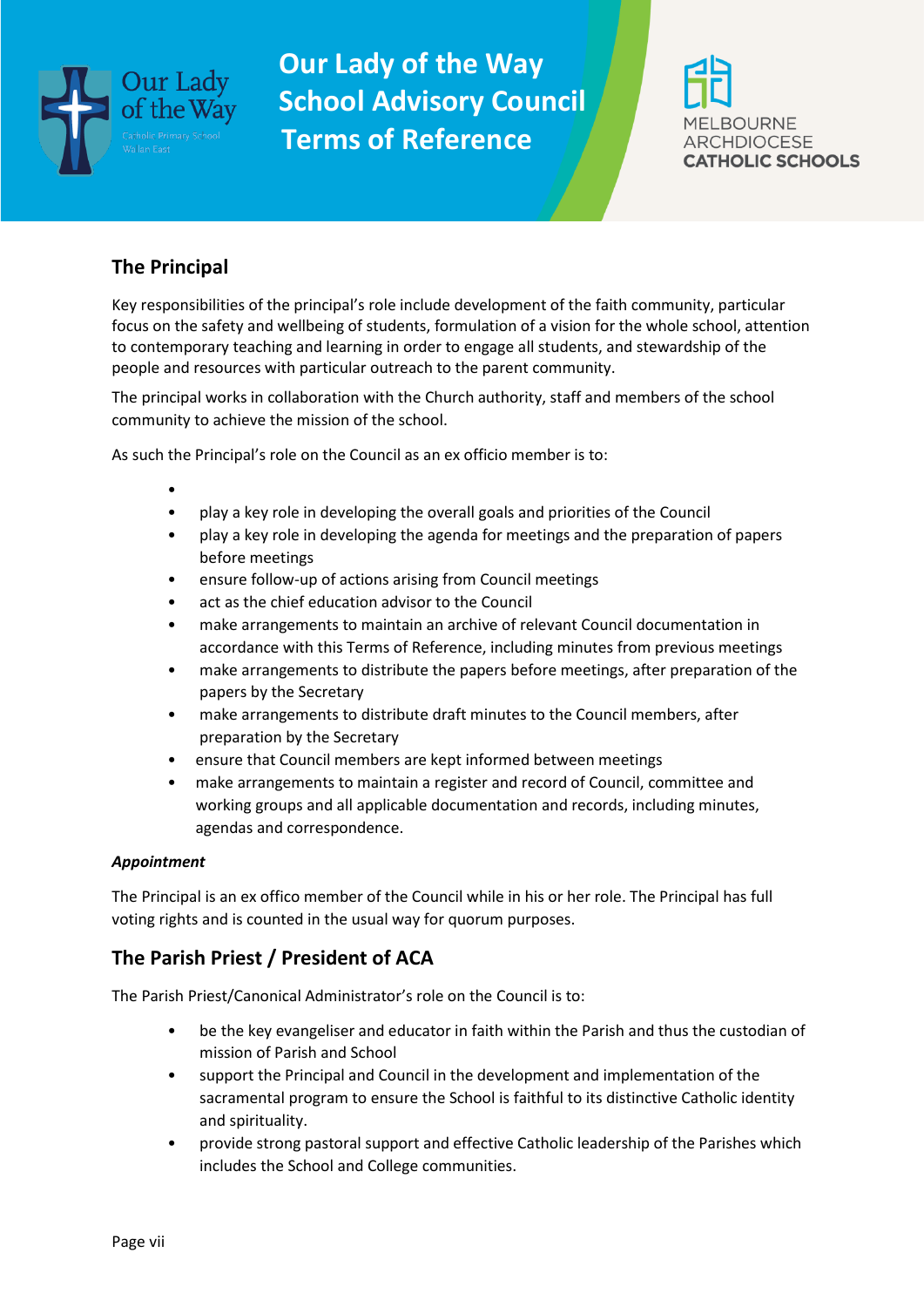



- be engaged with, and bring to the Council's attention, those aspects of the School's operations that have the potential to harm the Parish's good name
- represent the Parish or College as the beneficial owner of the land occupied by the School
- be involved in planning any transaction that will change the nature of the School property or affect the use of any other areas of the property.
- The parish priest is an ex officio member of the school advisory council for parish primary schools in his parish, and ensures that the school advisory council supports the principal and the mission of the parish. Likewise, a representative of the Canonical Administrator for Regional Colleges is an ex officio member of the school advisory council ensuring that the council supports the principal and the mission of the college

#### *Appointment*

As an ex officio member of the Council by virtue of his office. The Parish Priest/Canonical Administrator has full voting rights and is counted in the usual way for quorum purposes

#### **The Secretary**

The role of the Secretary is to:

- take the minutes of Council meetings
- oversee that the agenda and papers are confirmed in sufficient time to allow for their distribution at least a week prior to the meeting
- oversee management of all Council correspondence
- oversee the provision of adequate notice of the Annual School Council Meeting and of any intention to call for nominations for Council positions that become vacant.

#### *Appointment*

The Secretary is appointed by the Council at the first meeting of the Council after the end of the term of the previous Secretary.

### **5.Committees and working parties**

To share and support the work of the Council, the Council may consider establishing a standing committee.

From time to time the Council may also wish to establish a committee or working party for a specific purpose or to undertake a particular task.

The Council may appoint additional members of a Council committee or working group to assist with deliberations in the manner determined by the Council in each instance.

Council committees and working groups may be focused on a specific area such as: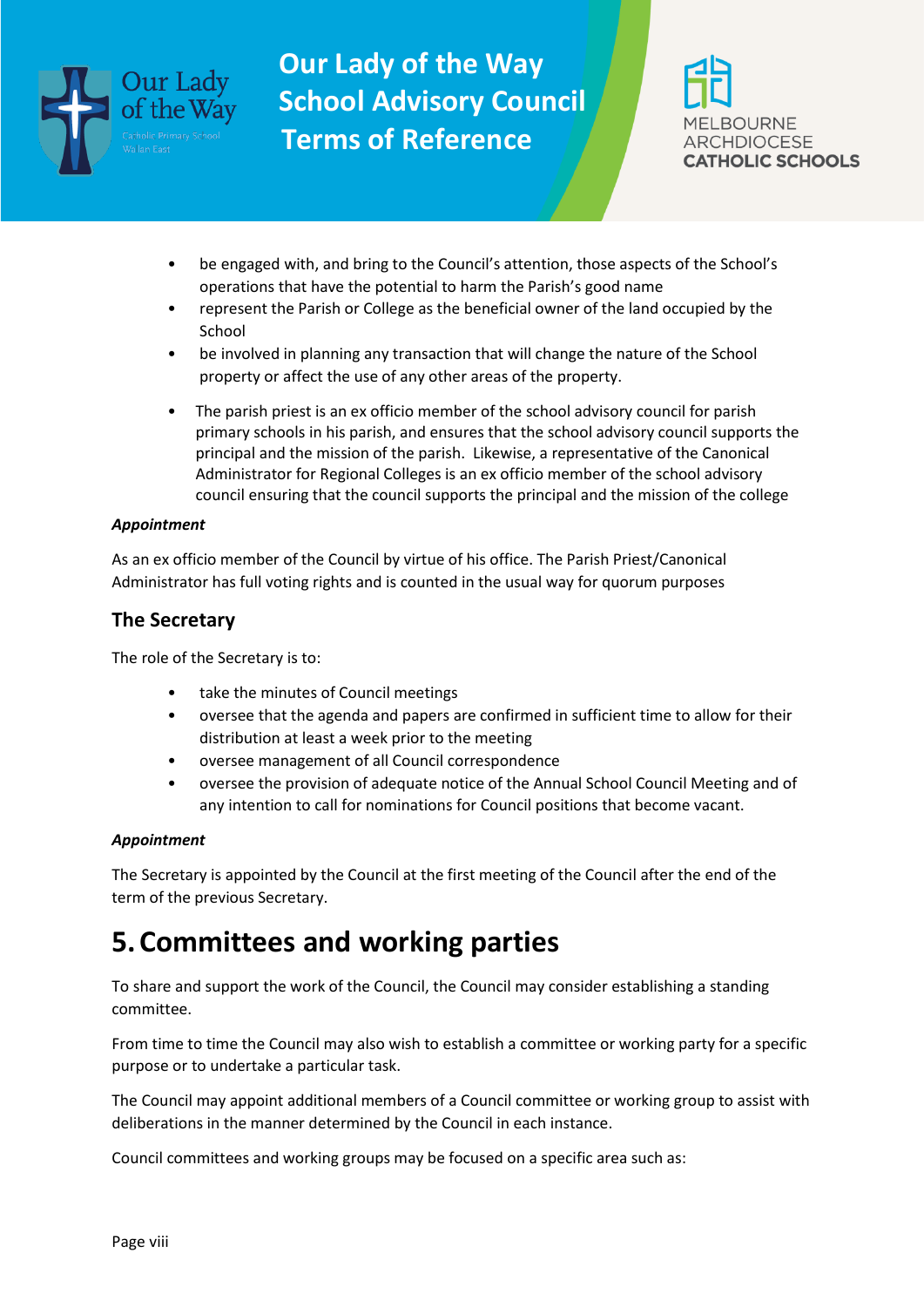

**BOURNE ARCHDIOCESE CATHOLIC SCHOOLS** 

- finance
- policy
- capital improvements
- reputation management
- parent/guardian/carer engagement
- community development
- grants

Each committee or working party should be chaired by a Council member who is responsible for reporting to the Council on the activities of the committee/working party.

Council committees/working parties are directly responsible to the Council.

Each committee/working party of the Council should have clearly articulated expectations or terms of reference stating:

- the name of the committee/working party
- the name of the chair
- the purpose and tasks to be undertaken
- the names of the members
- quorum, meeting and reporting requirements
- the date for reporting back to the Council e.g. actions since last report, what's happening now, future plans, items for council discussion
- duration of the committee/working party.

It is important that any Council committee or working party understands that it may not speak publicly for the Council, unless it has delegated authority to do so.

The terms of reference of each committee or working party of the Council should be approved by the Principal and appropriate records maintained by or on behalf of the Principal.

A summary of the activities of each committee or working party should be included in the Council's annual report to acknowledge the specific work undertaken by the committee or working party during the year.

# **6.Council meetings**

#### **Meetings**

The **Our Lady of the Way** School Advisory Council meets 6 to 8 times during the year with the Annual School Council Meeting being one of these scheduled meetings. Apart from the Annual Meeting, ordinary Council meetings are not public meetings.

Councils may call extraordinary meetings if required.

Agendas should be prepared and distributed prior to each meeting.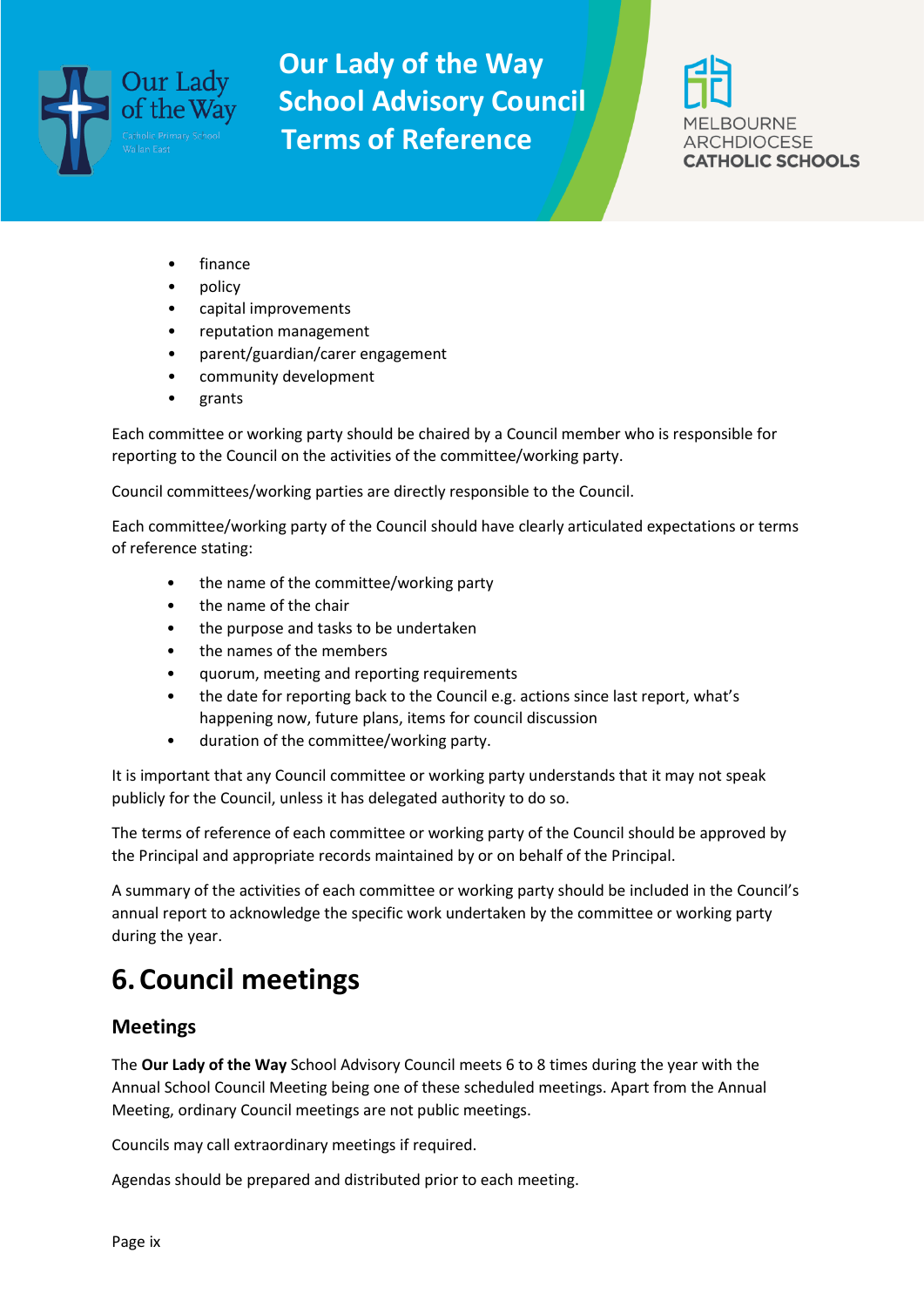



#### **Quorum**

A quorum must be present at each Council meeting. The quorum of members who must be present for any decisions of a meeting to be binding or valid is two-thirds of the total number of Council members at any given time.

#### **Conduct of Council meetings**

Council confidentiality and solidarity are key ingredients in building trust at Council meetings. As a general rule all Council meeting proceedings are confidential. At times, there may be occasion to formally declare an issue, a paper and/or a discussion as particularly sensitive and confidential. This should be done by the Chair prior to a Council meeting, and confirmed before the close of the meeting.

Council members must respect the right of individuals to express their views freely at Council meetings without fear of their being named outside the Council meetings as taking particular positions. As in all similar groups, a sense of trust among Council members is vital for the wellbeing of the Council.

A meeting should close by reviewing actions and deadlines set, and noting of the details of the next meeting.

Minutes of Council meetings should be maintained.

#### **Disclosure of interests by Council, committee and working group members**

All Council, committee and working group members must disclose to the Principal and Chair of the Council, committee or working group (as applicable) any personal interest or duty which relates, or may relate, to the business of the School, in order to ensure that any actual or perceived conflict of interest or duty is identified and appropriately managed.

When an issue arises at a Council, committee or working group meeting, relating to such an interest or duty, the member must not attend the meeting while that matter is discussed and must not vote on any related matter.

## **7.The Annual School Council Meeting**

The Council encourages full participation of stakeholders at the Annual School Council Meeting to ensure a high level of engagement and participation by the School community.

The Annual School Council Meeting of the Council may take place at any time during the year but normally takes place in the final term of the School year.

The Parish and School communities must receive adequate notice of this meeting and of any intention to accept any nominations for any Council positions that become vacant.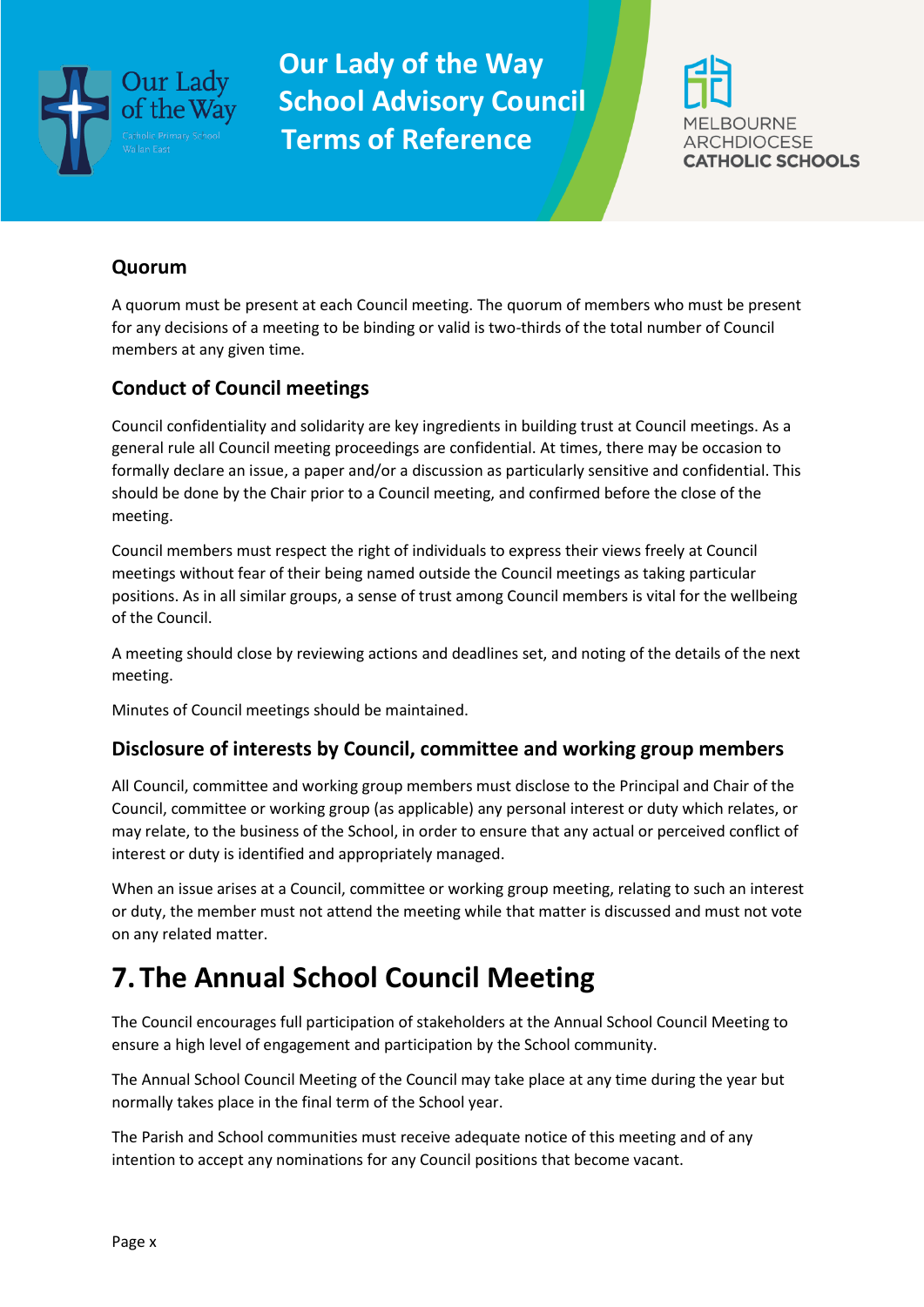



The agenda for the School Annual Meeting is determined by the Council and normally includes:

- presentation of the Council's annual report by the Chair
- provision for questions from those present
- the announcement of newly appointed Council members.

The Council's Annual Report is an important communication document and is to be drafted using the MACS approved template. Preparation of the Council's Annual Report is to be overseen by the Chair with the final version approved by the Council. The Council's Annual Report should acknowledge the activities, achievements and challenges of the Council over the past year and indicates goals and focus for the following year. This Report may also form part of the requisite School Annual Report published on the School website and the VRQA State Register unless otherwise determined by the MACS Executive Director, either generally or in any particular instance.

# **8.Record keeping**

As a minimum, the Principal must ensure the maintenance of the following Council documents and records:

- the School Advisory Council Terms of Reference (this document)
- agenda and minutes of School Advisory Council, committee and working group meetings
- a register of the current members of the Council, committees and working groups and any Council members holding key roles
- the School Advisory Council correspondence file.

## Agenda and minutes

The minutes of Council, committee and working group meetings must be recorded in a consistent format and maintained in an appropriate archive system at the School.

Minutes of meetings should be distributed as soon as possible after the meeting to allow sufficient time for action items to be followed up between meetings.

The minutes should be approved by the Council, committee or working group (as applicable) at its next meeting, as an accurate record of the meeting.

Council, committee and working group minutes are not public documents.

## **9. Evaluating the work of the Council**

The School Advisory Council must undertake an annual evaluation to reflect upon its performance and areas for improvement.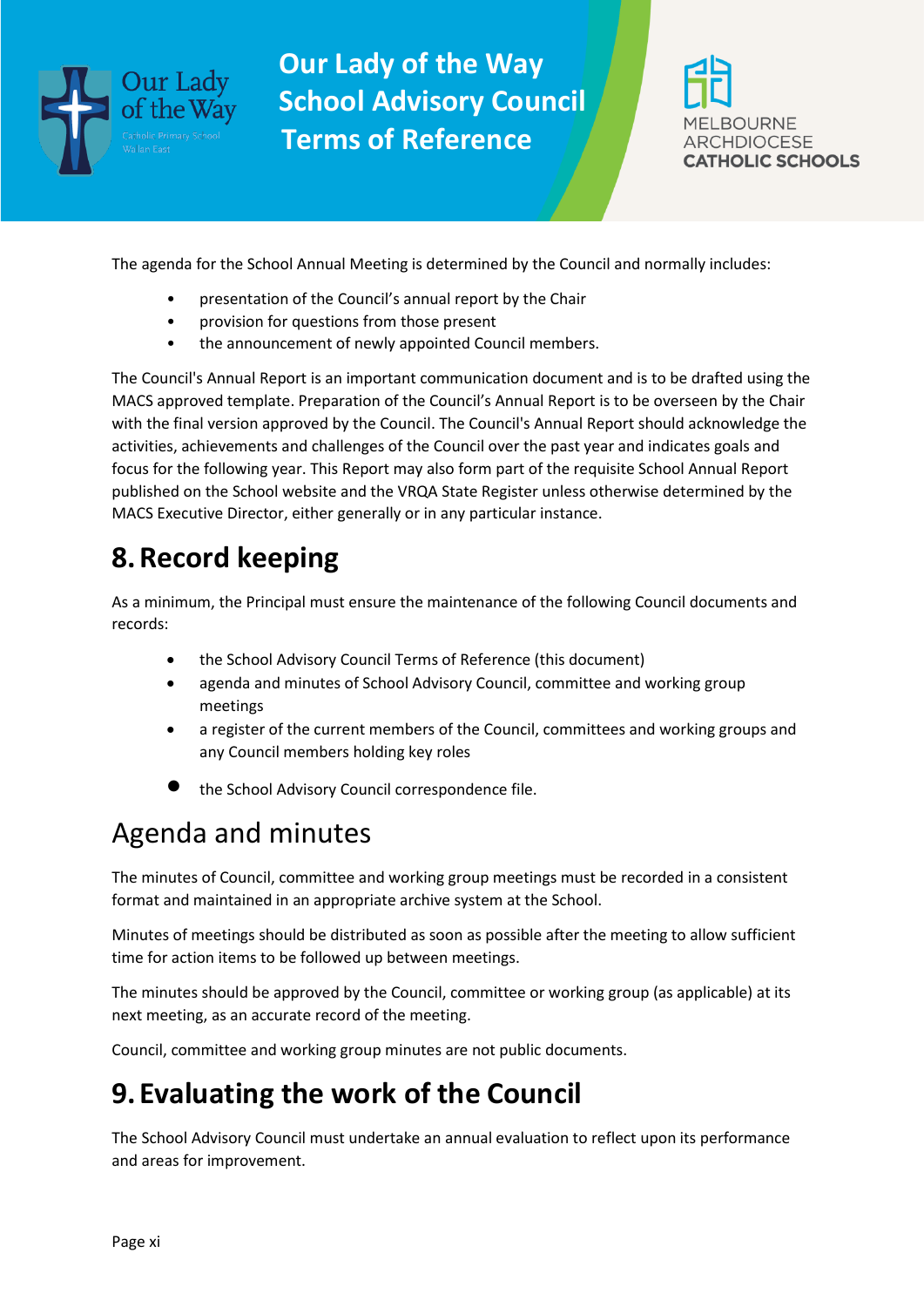



The Council must agree the process to be followed each year following a MACS template and appoint a Council member to oversee the evaluation process and, if appropriate, take a leadership role in implementing the findings. Each year the Council should consider whether any improvements to its operation or this Terms of Reference should be recommended to MACS.

The Council may determine to evaluate all aspects of its work or concentrate on some key areas. Areas for evaluation may include:

- Council processes such as meeting procedures, planning, communication
- the work of committees or working groups
- the nature and extent of involvement of the Parish and School communities
- involvement in or assistance to key Parish or School projects.

### **10. Publication of this Terms of Reference**

An up-to-date version of these Terms of Reference must be available on the School's website at all times.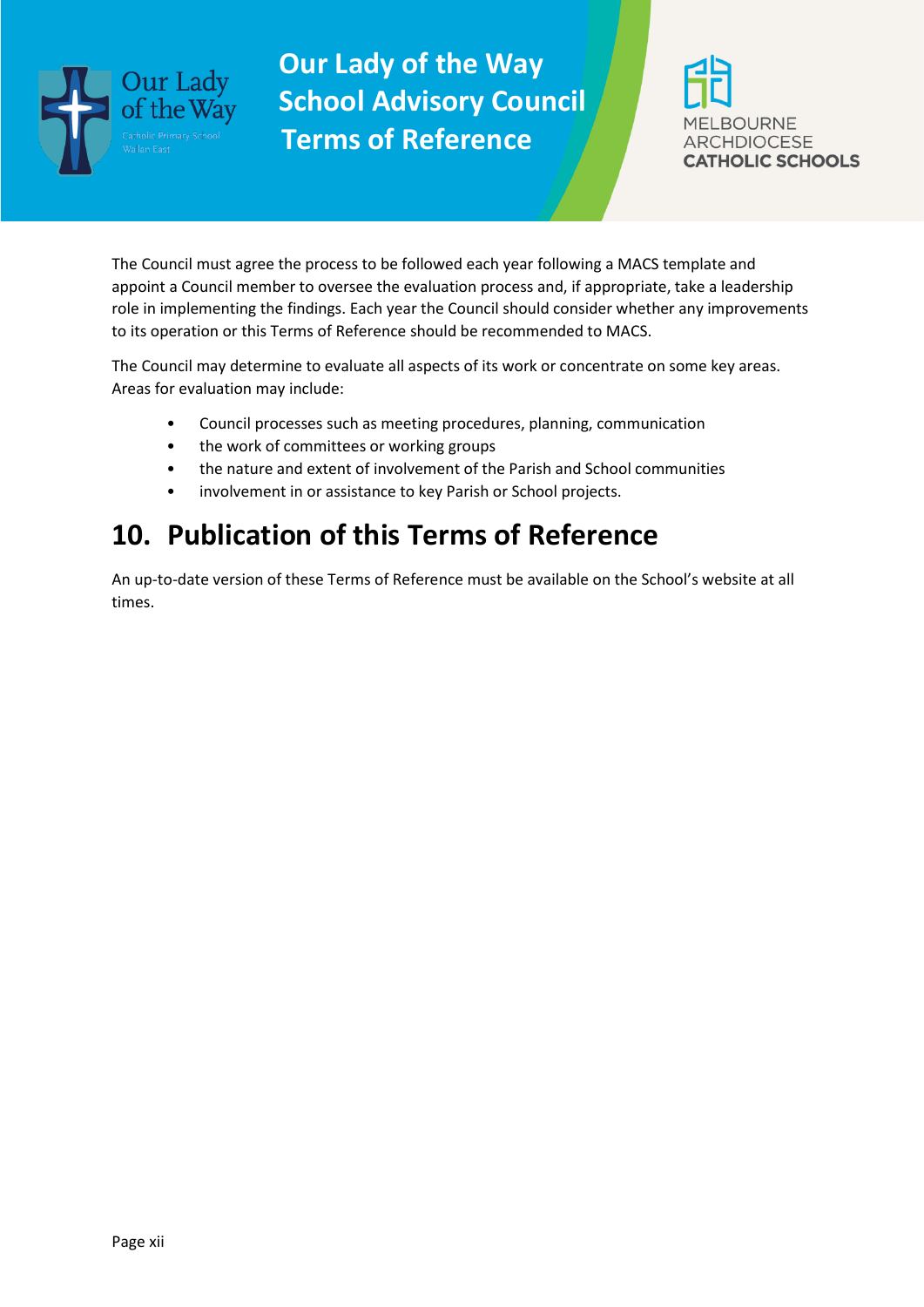



*Our Lady of the Way is a School which operates with the consent of the Catholic Archbishop of Melbourne and is owned, operated and governed by Melbourne Archdiocese Catholic Schools Ltd (MACS), where formation and education are based on the principles of Catholic* doctrine, and where the teachers are outstanding in true doctrine and uprightness of life.

### **11. Council structure**

### **Members of the School Advisory Council**

Serving on the School Advisory Council of a Catholic school is a form of Church lay ministry. It is a response to the call to support the local Catholic Parish and School communities in a particular way. It is also a means for members of our community to share their skills and talents for the common good. A well-functioning Council provides rich sources of wisdom and insight as well as a means of strengthening community links and potential for partnerships.

Our Lady of the Way's School Advisory Council is to be comprised of a minimum of six (6) Council members who value and share the educational mission and ethos of the Catholic Church comprising of at least:

- (a) the parish priest for primary / the president of the ACA for secondary (ex officio)
- (b) the school principal (ex officio)
- (c) two (2) parents, guardians, carers of children attending the school
- (d) one (1) parishioner

(e) another person from either category or co-opted to serve a particular need on the Council.

Membership under (c) and (d) are not mutually exclusive.

Additional members up to the recommended maximum of ten (10) members may, according to local need, include:

- (f) additional parents, guardians, carers of children attending the school
- (g) additional parishioners
- (h) business manager
- (i) staff member (particularly for Secondary Schools)
- (j) student representative (Secondary)
- (k) alumni representative
- (l) other person co-opted for a period of time to serve a particular need on the Council.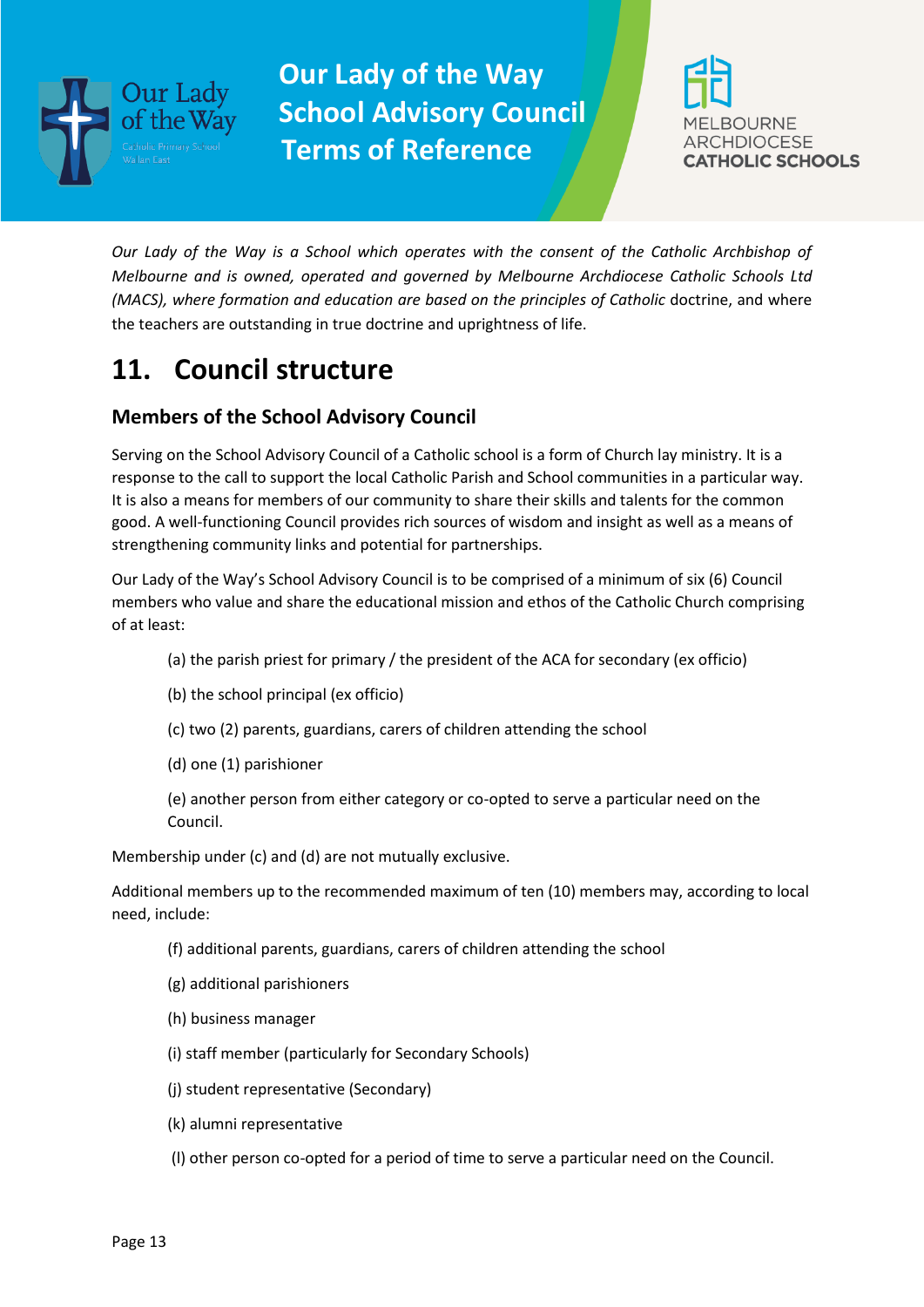



At the Principal's discretion members of the school staff may be invited from time to time to attend meetings depending on the content of the agenda.

A single parish representative may be sufficient for a Council fulfilling its function in dealing with education matters relating to the School.

#### **Recruitment and appointment of Council members**

### **Child Safe Standards**

Adherence to the School's child safe standards must be at the forefront of any appointment process. Council members must have both a police check and Working with Children check and must sign the school child safe standard agreement.

### **Expressions of Interest**

Generally, expressions of interest to become a Council member are made in advance of the Annual School Meeting. The process of applying for membership of the Our Lady of the Way School Advisory Council is through School Newsletter, Information Letter via email and in the Parish Bulletin. Anyone interested in becoming a member of the Our Lady of the Way School Advisory Council may seek advice from the School Principal, Chair or Parish Priest on the process of appointment. Consideration will also be given to succession planning through staggered renewal of members to ensure continuing institutional memory.

The Principal and Parish Priest/Canonical Administrator are responsible for appointing Council members, after a process of discernment. The Principal and priest may choose to be supported by others in the appointment process. Each school has the opportunity to establish its own practice of how to form the School Advisory Council whether it be by expressions of interest, by nomination or whatever means the Parish Priest/Canonical Administrator and Principal determine meets its needs at the local level. When appointments are being made it is important to keep in mind the need for a balance of gender, diversity and skill sets in forming the Council.

If the Council requires the appointment of a Council member to maintain a quorum or to fill a casual vacancy, the Principal may make such an appointment, however any Council member appointed in such a circumstance is appointed for the period to the next Annual School Council Meeting and at this time may apply for membership of the Council in the ordinary manner.

Once appointed it is a requirement that all Council members sign the School Child Safety Code of **Conduct** 

#### **Diversity**

School Advisory Council seeks to be inclusive of all community members and will demonstrate a genuine commitment to gender equity and diversity regardless of socio-economic and cultural backgrounds.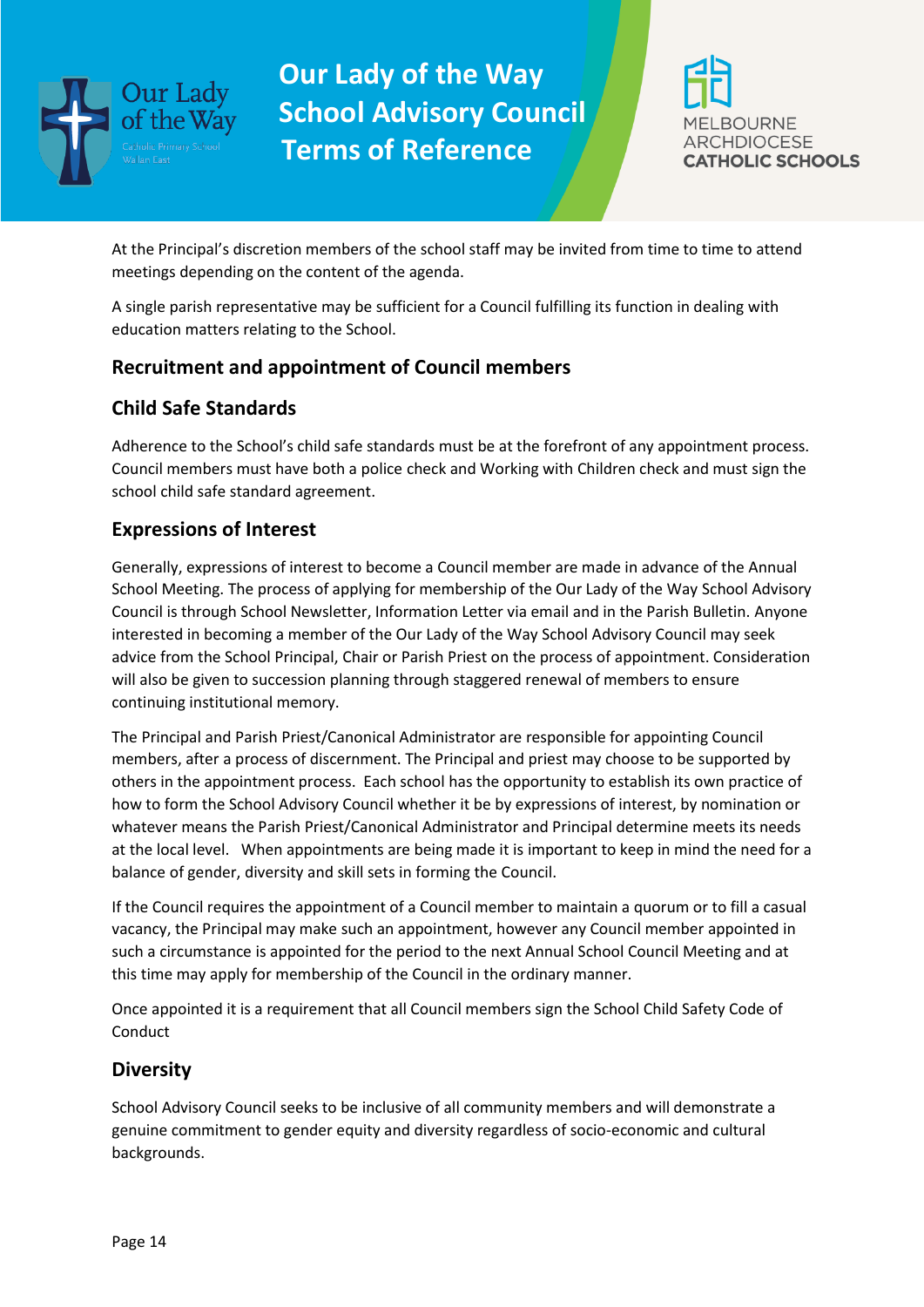



Collectively, Council members should bring a range of personal skills and experience to add value to the Our Lady of the Way School Advisory Council; for further information see 'The role of individual Council members' in this document.

### **A process of discernment**

The process of appointment is one of discernment, where interested persons are involved in a discernment process to assist potential new Council members to understand:

- the mission and vision of MACS, the Parish and School
- the roles, responsibilities and processes of the MACS Board and the Our Lady of the Way School Advisory Council
- how Council members, can support the Principal and Parish Priest.

This discernment process commences when expressions of interest are sought for new Council members, beginning with the provision of an information pack to those interested in nominating for a Council position and /or a chance for potential nominees to discuss the role of the Council and the expectations of a Council member with the School Principal, Chair or Parish Priest/Canonical Administrator.

#### **Leading to induction**

The process of discernment provides the foundation for the induction of new Council members. The induction process continues after appointment and is a continuing process rather than an event. MACS provides a basis for formation and induction as outlined in the MACS School Advisory Council Manual. Formal induction to the Our Lady of the Way School Advisory Council includes:

- Follow up briefings after the first council meeting
- Opportunities to 'break open' and be guided through the contents of the MACS Governance document 'Working Together in Mission'

New Council members will be provided with:

- the MACS Statement of Mission
- an understanding of the history of the Parish and School
- a MACS School Advisory Council Manual
- a tour of the School facilities.

#### **Terms and conditions of appointment**

The period of appointment is generally a term of 3 years with the option of being reappointed for a total of three terms. The other terms and conditions of appointment of Council members are contained in a letter of appointment from the School Principal which sets out, amongst other things:

• the terms and conditions in the letter of appointment that must be agreed to by the proposed Council member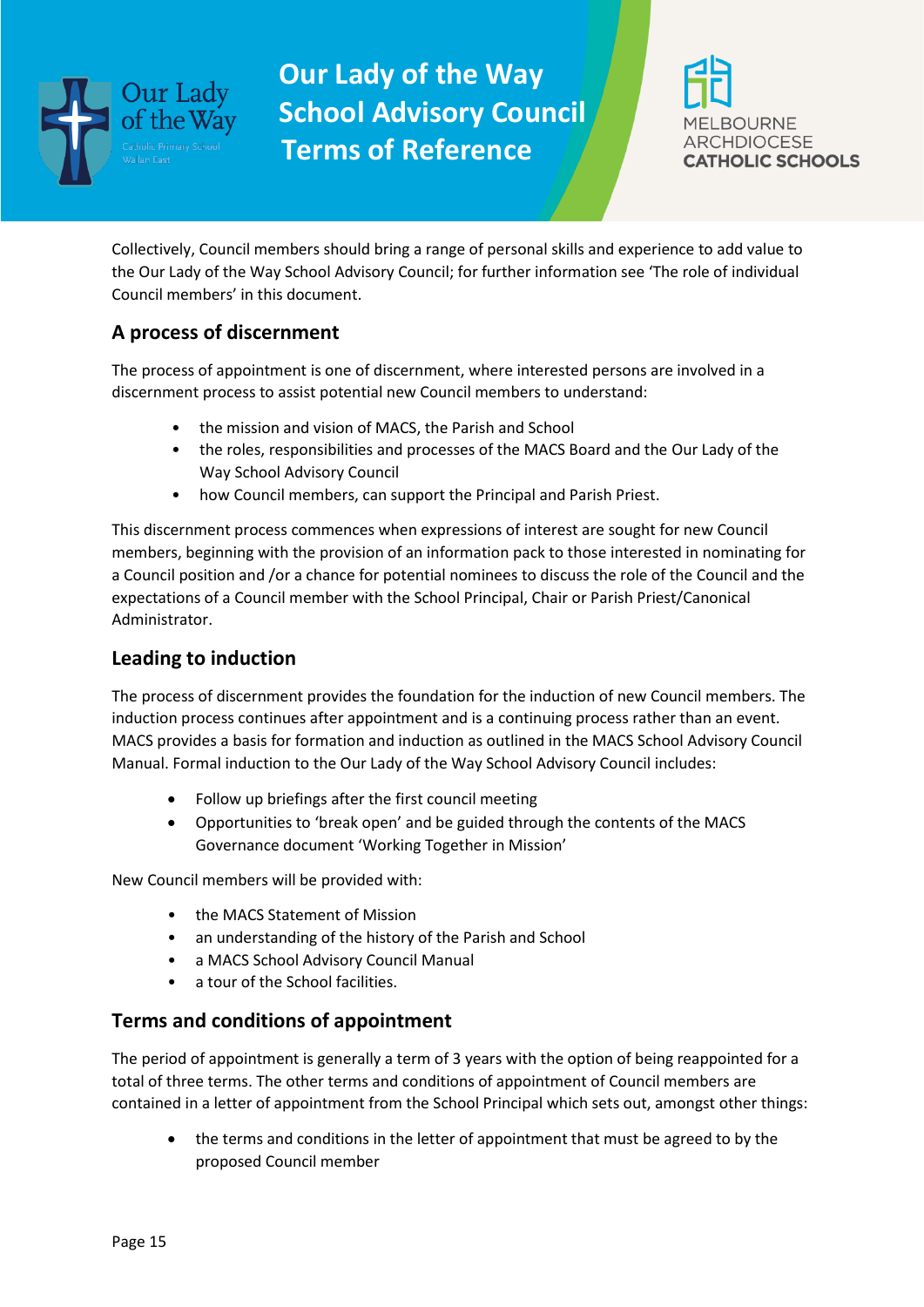



- details of expectations of Council members
- applicable MACS School Governance Policies, including the applicable Code of Conduct, Conflict Resolution Procedure, and Conflicts of Interest Policy.

A Council Member may be removed by the Principal in collaboration with the parish priest/canonical administrator if a Council Member is in breach of the expectations of a Council Member (as outlined in this Terms of Reference) or applicable MACS School Governance Policies. A Council Member may appeal his or her removal to the Executive Director of MACS for review.

## **12. Role of the School Advisory Council**

From 1 January 2021, the Board of Melbourne Archdiocese Catholic Schools Ltd (MACS) has responsibility for the strategic direction and oversight of the operation and management of MACS Catholic Schools, including Our Lady of the Way. Clear lines of authority, reporting and delegation have been established which delegate the day to day operational management of Our Lady of the Way to the Principal.

In keeping with the objects of the MACS Constitution, which states "The good work of educating the young, undertaken in the light of the Gospel, is a co-responsible task led by every member of the Catholic school community", the School Advisory Council provides a crucial point of connection between the wider School community and School leaders. While the School Advisory Council does not have a decision-making authority, it informs, advises and supports the Principal and School leadership.

#### **Advisory in nature**

The School Advisory Council provides a forum for discussion and discernment, where the parent/guardian voice and perspective are available to inform and support the decisions made by the Principal and Parish Priest for the good of School and Parish where the wellbeing and outcomes for students is paramount.

School Advisory Councils do not have a legal identity and do not become involved in the day-to-day management of the School.

It is important that School Advisory Council members understand that their role is to give consideration to, and advice on, important School matters in order to support the Principal in the context of the MACS governance arrangements. The School Advisory Council must act within the parameters of this Terms of Reference.

MACS provides support to the School Advisory Council, such as policy guidance and templates for the work of the Council, but is not responsible for the activities of the Council, utilising principles of subsidiarity and solidarity.

The following are some ways the School Advisory Council supports the School and the Principal:

• Promoting the school's Catholic ethos and culture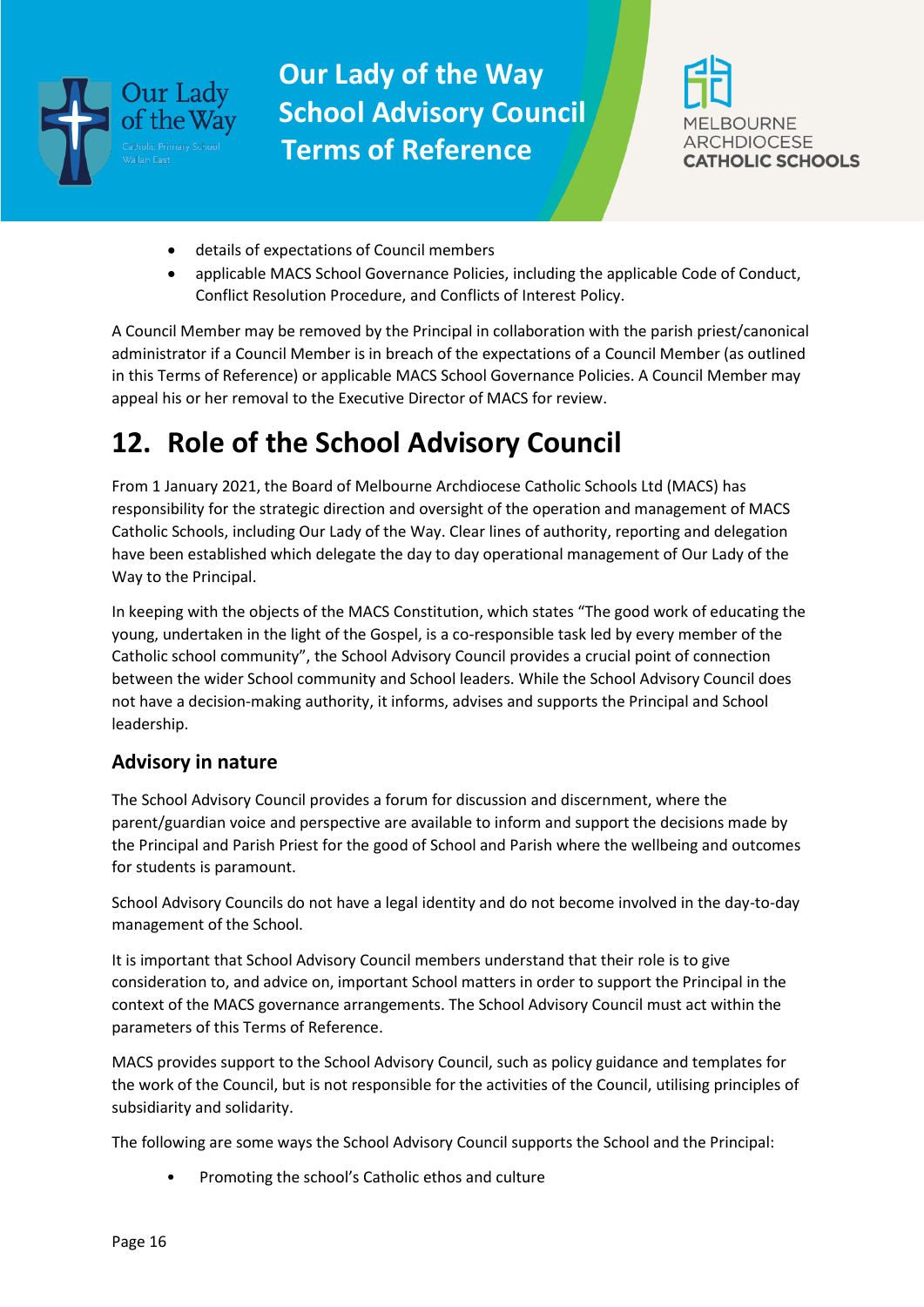



- Articulating and enacting the School's vision and mission
- Promoting faith formation and development
- Capital resource planning and maintenance
- Disseminating information about the School in accordance with these Terms of Reference
- Implementing School policies as required
- Supporting and communicating School and parish matters, including the School annual report
- Giving advice on issues such as enrolments, School improvement plans and enrolment trends
- Engaging in discussion about the annual School budget and other financial matters
- Giving advice about the school Master Plan

# **13. The role of individual Council members**

#### **Qualities and skills of a Council member**

Each Catholic school is different, but all Schools share the mission of the Church. The Council should be composed of people who appreciate, value and share the educational mission and ethos of the Catholic Church. When seeking Council members, it is important to reflect on the qualities and skills of benefit to the Council in carrying out its functions. Their capacity to contribute, their shared understanding and their positivity is essential.

The following is a list of some of the key qualities and skills for members of the School Advisory Council:

- commitment to the MACS Statement of Mission
- commitment to Catholic education in the Parish and School
- commitment to the vision and mission of the Parish and School
- an understanding of the role of Parish Priest, Principal and Council members
- willingness to ask questions and seek clarification
- ability to think strategically
- willingness to support the contributions of other Council members
- capacity to listen in an active and meaningful way
- willingness to work cooperatively with others
- commitment to maintaining confidentiality at all times.

#### **Expectations of the Council member**

Each Council member is required to commit to the following:

- understanding the Council's role
- having a positive and constructive attitude
- elevating any appropriate issues for consideration by the Council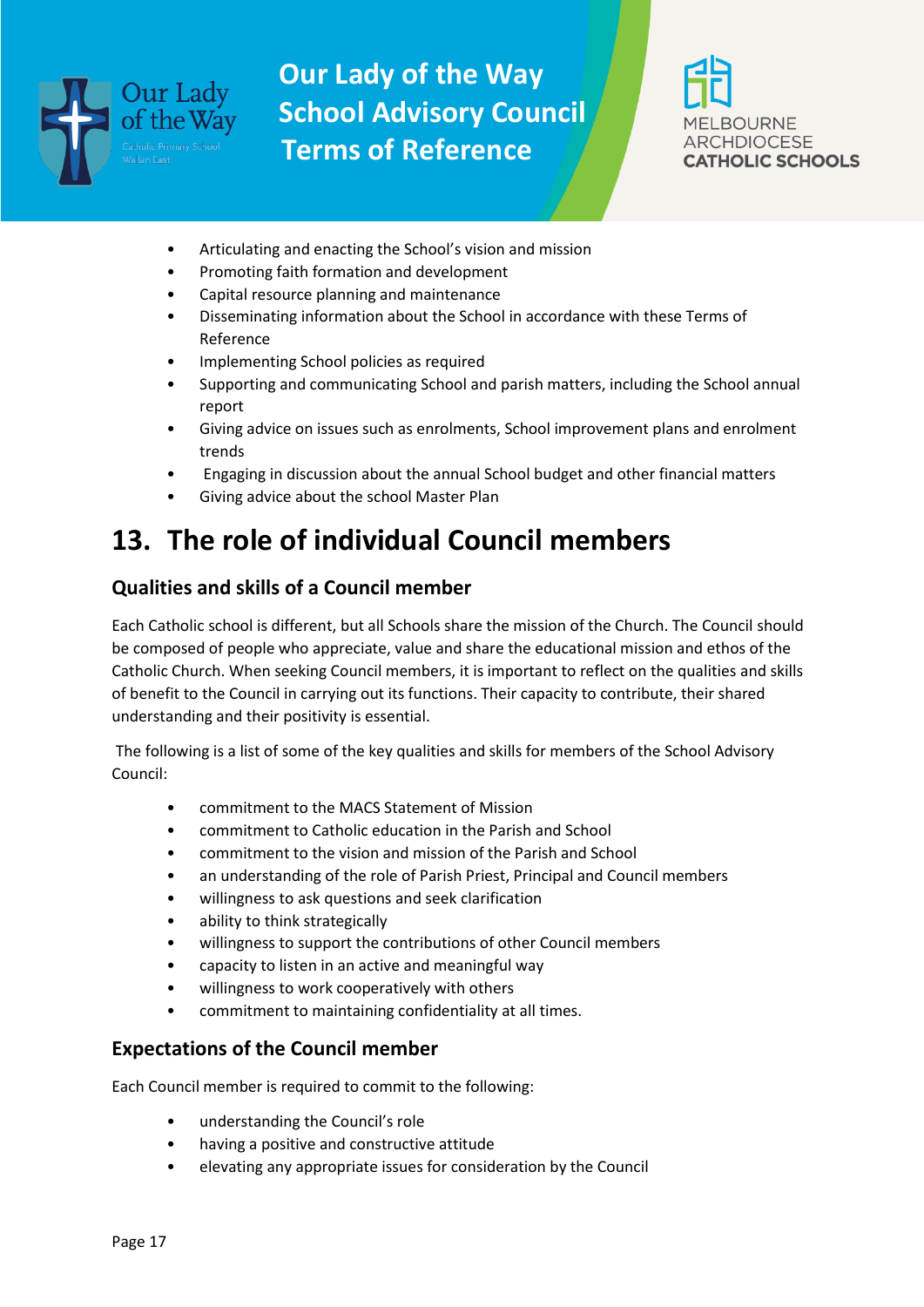

![](_page_17_Picture_2.jpeg)

- preparing for Council meetings
- attending each Council meeting, unless there are extenuating circumstances
- bringing expertise and views to discussions on behalf of the whole community
- participating actively and responsibly
- participating in Council work
- participating in Council formation activities
- attendance at the MACS Annual General Meeting, if possible
- abiding by the applicable MACS School Governance Policies, including MACS Statement of Mission, the Code of Conduct and Conflicts of Interest Policy.

### **14. Key roles**

There are four key roles on a School Advisory Council. The Chair, the Principal, the Parish Priest and the Secretary each have a significant role on the Council and each of these roles carries specific responsibilities.

#### **The Chair**

The role of the Chair is to:

- chair Council meetings
- in conjunction with the Principal and the Secretary oversee the development of meeting agendas, checks papers for meetings and the draft minutes
- ensure the meetings are focused on the agenda
- encourage participation by all Council members in meetings and at Council events
- act as a spokesperson for the Council when authorised to do so
- attend important Parish and School events as appropriate
- participate as a member of the Council.

#### *Appointment*

The Chair is elected by a quorum of the Council members at the first meeting of the Council after the end of the term of the previous Chair.

The Chair will normally be an independent member who is not employed by MACS or Our Lady of the Way and is selected on the basis of the person's achievements and his or her record as a leader.

The Chair is appointed for a period of three years, subject to satisfactory performance. As the Chair will likely have served as a Council member prior to appointment, the Chair's total time on the Council may extend to four terms (ten to twelve years).

A Chair may be removed by the Principal if the Chair is in breach of the expectations of a Council Member or the Chair (as outlined in this Terms of Reference) or applicable MACS School Governance Policies. A Chair may appeal his or her removal to the Executive Director of MACS for review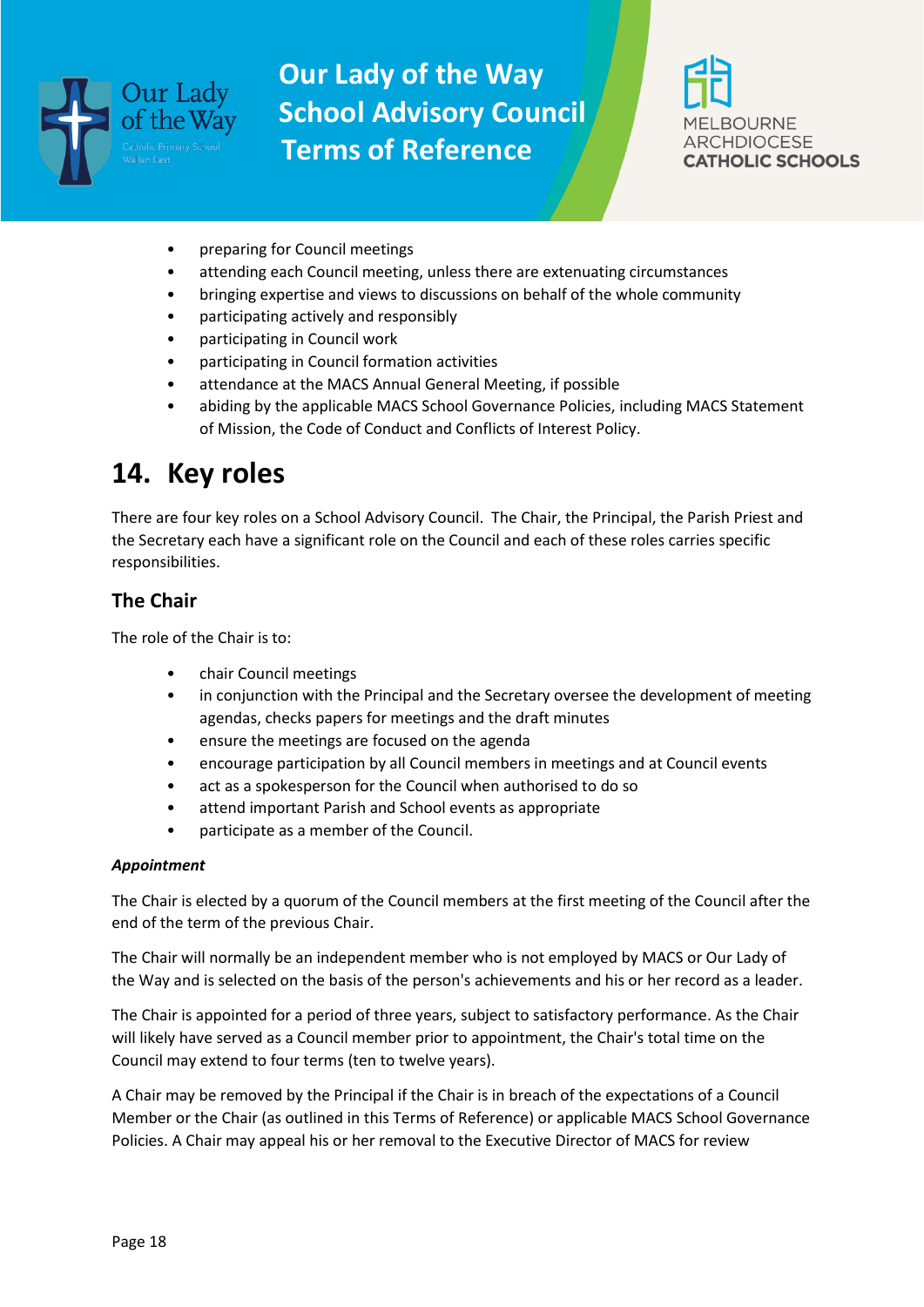![](_page_18_Picture_0.jpeg)

![](_page_18_Picture_2.jpeg)

#### **The Principal**

Key responsibilities of the principal's role include development of the faith community, particular focus on the safety and wellbeing of students, formulation of a vision for the whole school, attention to contemporary teaching and learning in order to engage all students, and stewardship of the people and resources with particular outreach to the parent community.

The principal works in collaboration with the Church authority, staff and members of the school community to achieve the mission of the school.

As such the Principal's role on the Council as an ex officio member is to:

- play a key role in developing the overall goals and priorities of the Council
- play a key role in developing the agenda for meetings and the preparation of papers before meetings
- ensure follow-up of actions arising from Council meetings
- act as the chief education advisor to the Council
- make arrangements to maintain an archive of relevant Council documentation in accordance with this Terms of Reference, including minutes from previous meetings
- make arrangements to distribute the papers before meetings, after preparation of the papers by the Secretary
- make arrangements to distribute draft minutes to the Council members, after preparation by the Secretary
- ensure that Council members are kept informed between meetings
- make arrangements to maintain a register and record of Council, committee and working groups and all applicable documentation and records, including minutes, agendas and correspondence.

#### *Appointment*

The Principal is an ex offico member of the Council while in his or her role. The Principal has full voting rights and is counted in the usual way for quorum purposes.

### **The Parish Priest / President of ACA**

The Parish Priest/Canonical Administrator's role on the Council is to:

- be the key evangeliser and educator in faith within the Parish and thus the custodian of mission of Parish and School
- support the Principal and Council in the development and implementation of the sacramental program to ensure the School is faithful to its distinctive Catholic identity and spirituality.
- provide strong pastoral support and effective Catholic leadership of the Parishes which includes the School and College communities.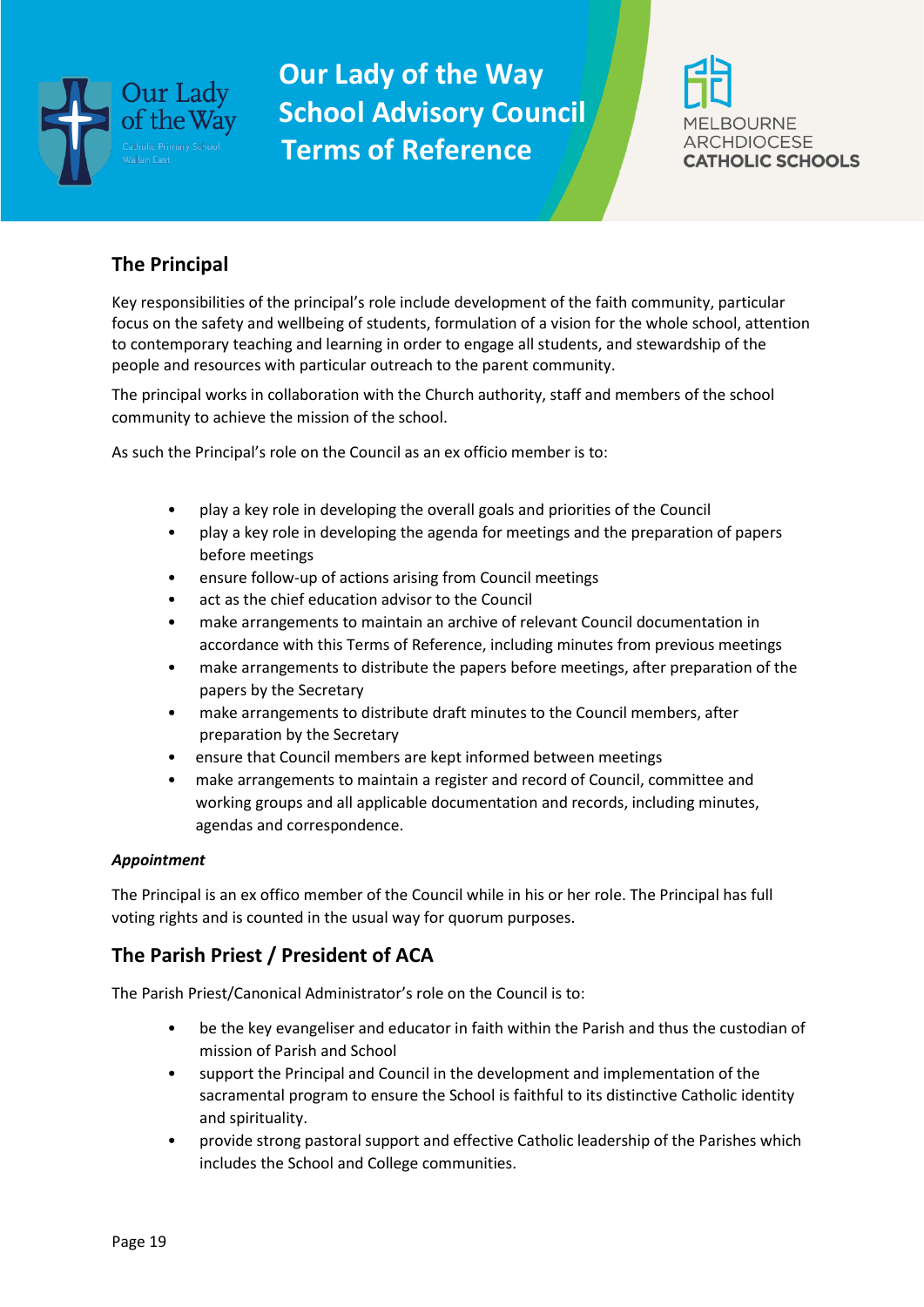![](_page_19_Picture_0.jpeg)

![](_page_19_Picture_2.jpeg)

- be engaged with, and bring to the Council's attention, those aspects of the School's operations that have the potential to harm the Parish's good name
- represent the Parish or College as the beneficial owner of the land occupied by the **School**
- be involved in planning any transaction that will change the nature of the School property or affect the use of any other areas of the property.
- The parish priest is an ex officio member of the school advisory council for parish primary schools in his parish, and ensures that the school advisory council supports the principal and the mission of the parish. Likewise, a representative of the Canonical Administrator for Regional Colleges is an ex officio member of the school advisory council ensuring that the council supports the principal and the mission of the college

#### *Appointment*

As an ex officio member of the Council by virtue of his office. The Parish Priest/Canonical Administrator has full voting rights and is counted in the usual way for quorum purposes

#### **The Secretary**

The role of the Secretary is to:

- take the minutes of Council meetings
- oversee that the agenda and papers are confirmed in sufficient time to allow for their distribution at least a week prior to the meeting
- oversee management of all Council correspondence
- oversee the provision of adequate notice of the Annual School Council Meeting and of any intention to call for nominations for Council positions that become vacant.

#### *Appointment*

The Secretary is appointed by the Council at the first meeting of the Council after the end of the term of the previous Secretary.

### **15. Committees and working parties**

To share and support the work of the Council, the Council may consider establishing a standing committee.

From time to time the Council may also wish to establish a committee or working party for a specific purpose or to undertake a particular task.

The Council may appoint additional members of a Council committee or working group to assist with deliberations in the manner determined by the Council in each instance.

Council committees and working groups may be focused on a specific area such as:

• Finance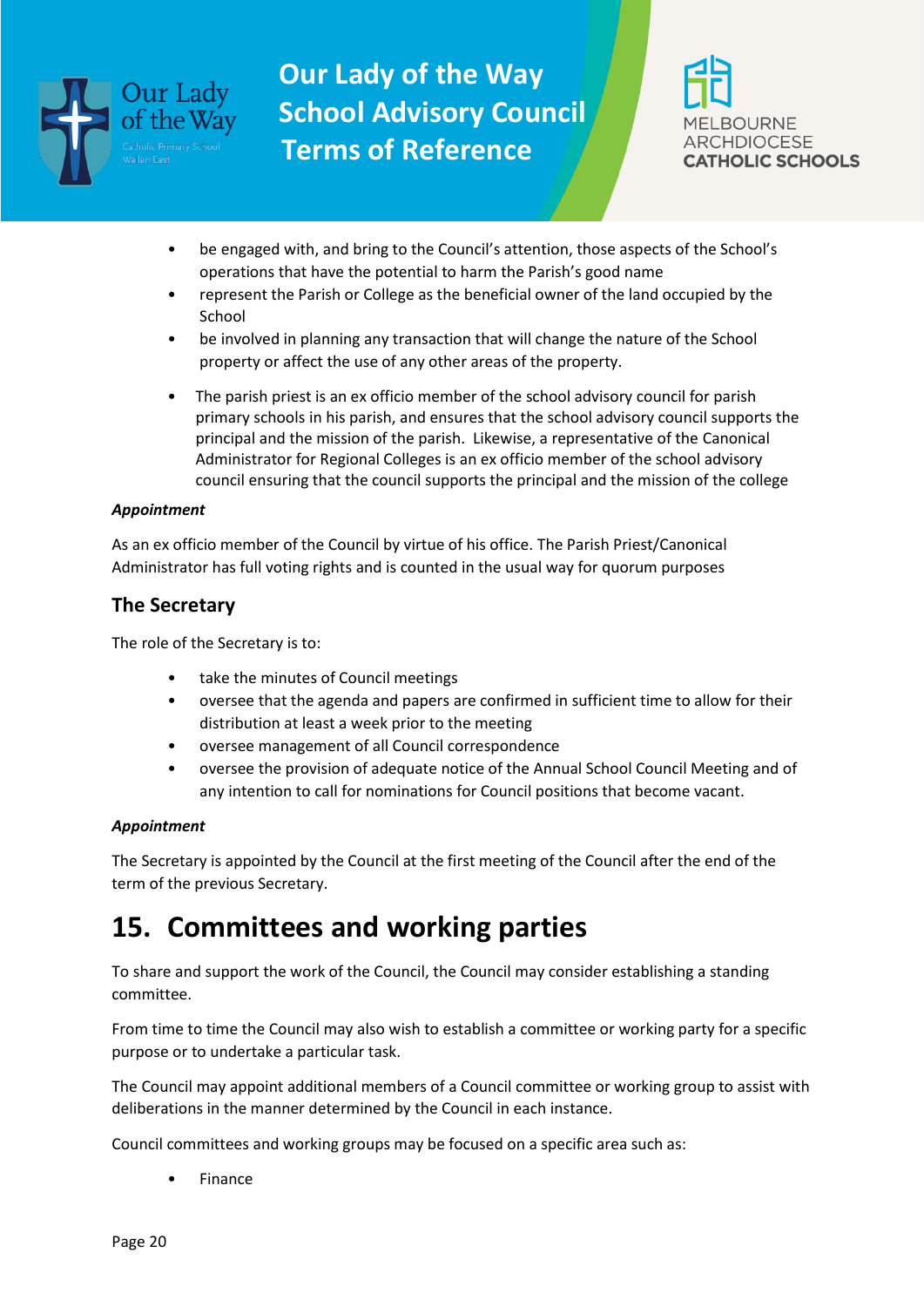![](_page_20_Picture_0.jpeg)

![](_page_20_Picture_2.jpeg)

- policy
- capital improvements
- reputation management
- parent/guardian/carer engagement
- community development
- grants

Each committee or working party should be chaired by a Council member who is responsible for reporting to the Council on the activities of the committee/working party.

Council committees/working parties are directly responsible to the Council.

Each committee/working party of the Council should have clearly articulated expectations or terms of reference stating:

- the name of the committee/working party
- the name of the chair
- the purpose and tasks to be undertaken
- the names of the members
- quorum, meeting and reporting requirements
- the date for reporting back to the Council e.g. actions since last report, what's happening now, future plans, items for council discussion
- duration of the committee/working party.

It is important that any Council committee or working party understands that it may not speak publicly for the Council, unless it has delegated authority to do so.

The terms of reference of each committee or working party of the Council should be approved by the Principal and appropriate records maintained by or on behalf of the Principal.

A summary of the activities of each committee or working party should be included in the Council's annual report to acknowledge the specific work undertaken by the committee or working party during the year.

### **16. Council meetings**

#### **Meetings**

The **Our Lady of the Way** School Advisory Council meets 6 to 8 times during the year with the Annual School Council Meeting being one of these scheduled meetings. Apart from the Annual Meeting, ordinary Council meetings are not public meetings.

Councils may call extraordinary meetings if required.

Agendas should be prepared and distributed prior to each meeting.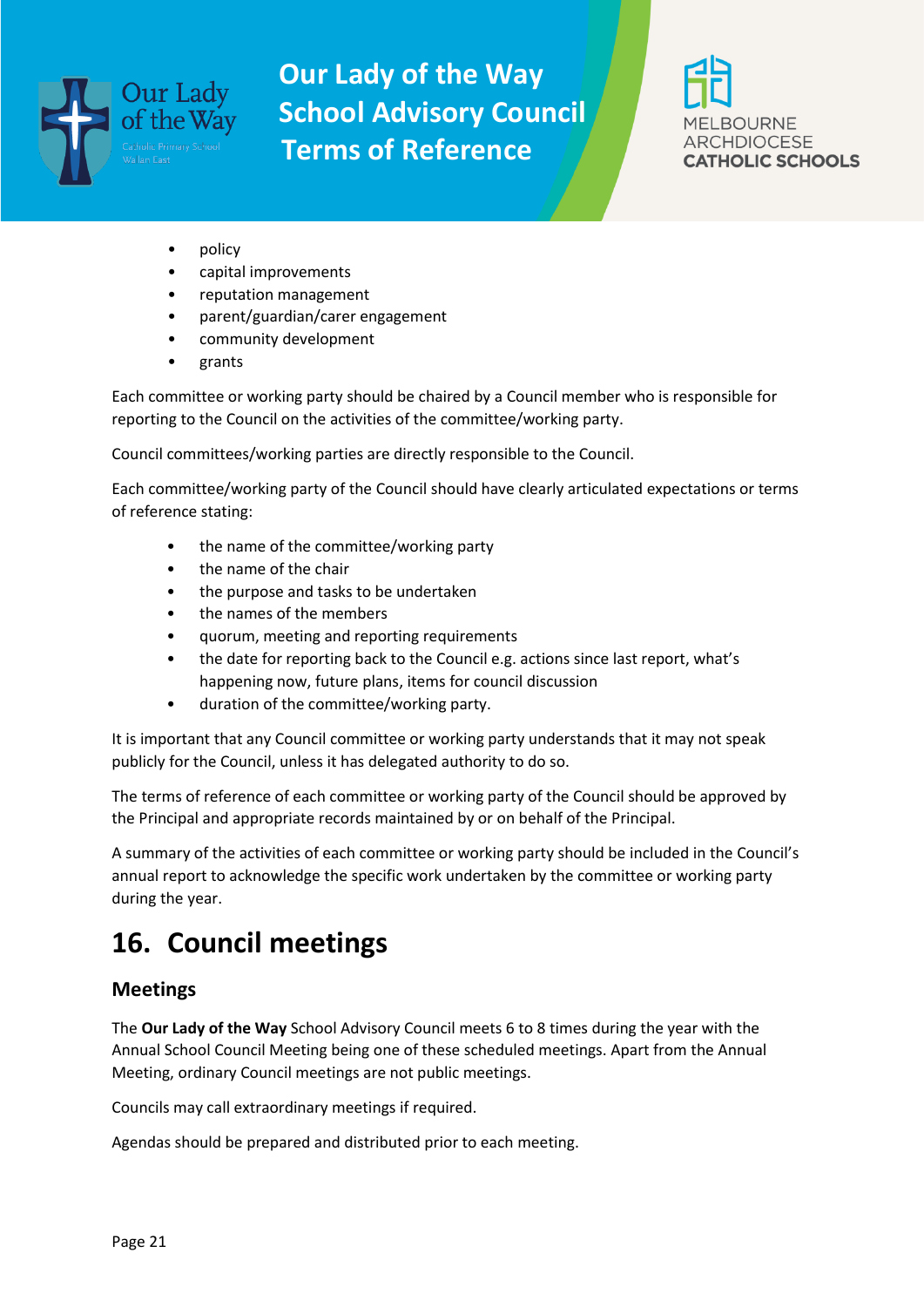![](_page_21_Picture_0.jpeg)

![](_page_21_Picture_2.jpeg)

#### **Quorum**

A quorum must be present at each Council meeting. The quorum of members who must be present for any decisions of a meeting to be binding or valid is two-thirds of the total number of Council members at any given time.

### **Conduct of Council meetings**

Council confidentiality and solidarity are key ingredients in building trust at Council meetings. As a general rule all Council meeting proceedings are confidential. At times, there may be occasion to formally declare an issue, a paper and/or a discussion as particularly sensitive and confidential. This should be done by the Chair prior to a Council meeting, and confirmed before the close of the meeting.

Council members must respect the right of individuals to express their views freely at Council meetings without fear of their being named outside the Council meetings as taking particular positions. As in all similar groups, a sense of trust among Council members is vital for the wellbeing of the Council.

A meeting should close by reviewing actions and deadlines set, and noting of the details of the next meeting.

Minutes of Council meetings should be maintained.

#### **Disclosure of interests by Council, committee and working group members**

All Council, committee and working group members must disclose to the Principal and Chair of the Council, committee or working group (as applicable) any personal interest or duty which relates, or may relate, to the business of the School, in order to ensure that any actual or perceived conflict of interest or duty is identified and appropriately managed.

When an issue arises at a Council, committee or working group meeting, relating to such an interest or duty, the member must not attend the meeting while that matter is discussed and must not vote on any related matter.

# **17. The Annual School Council Meeting**

The Council encourages full participation of stakeholders at the Annual School Council Meeting to ensure a high level of engagement and participation by the School community.

The Annual School Council Meeting of the Council may take place at any time during the year but normally takes place in the final term of the School year.

The Parish and School communities must receive adequate notice of this meeting and of any intention to accept any nominations for any Council positions that become vacant.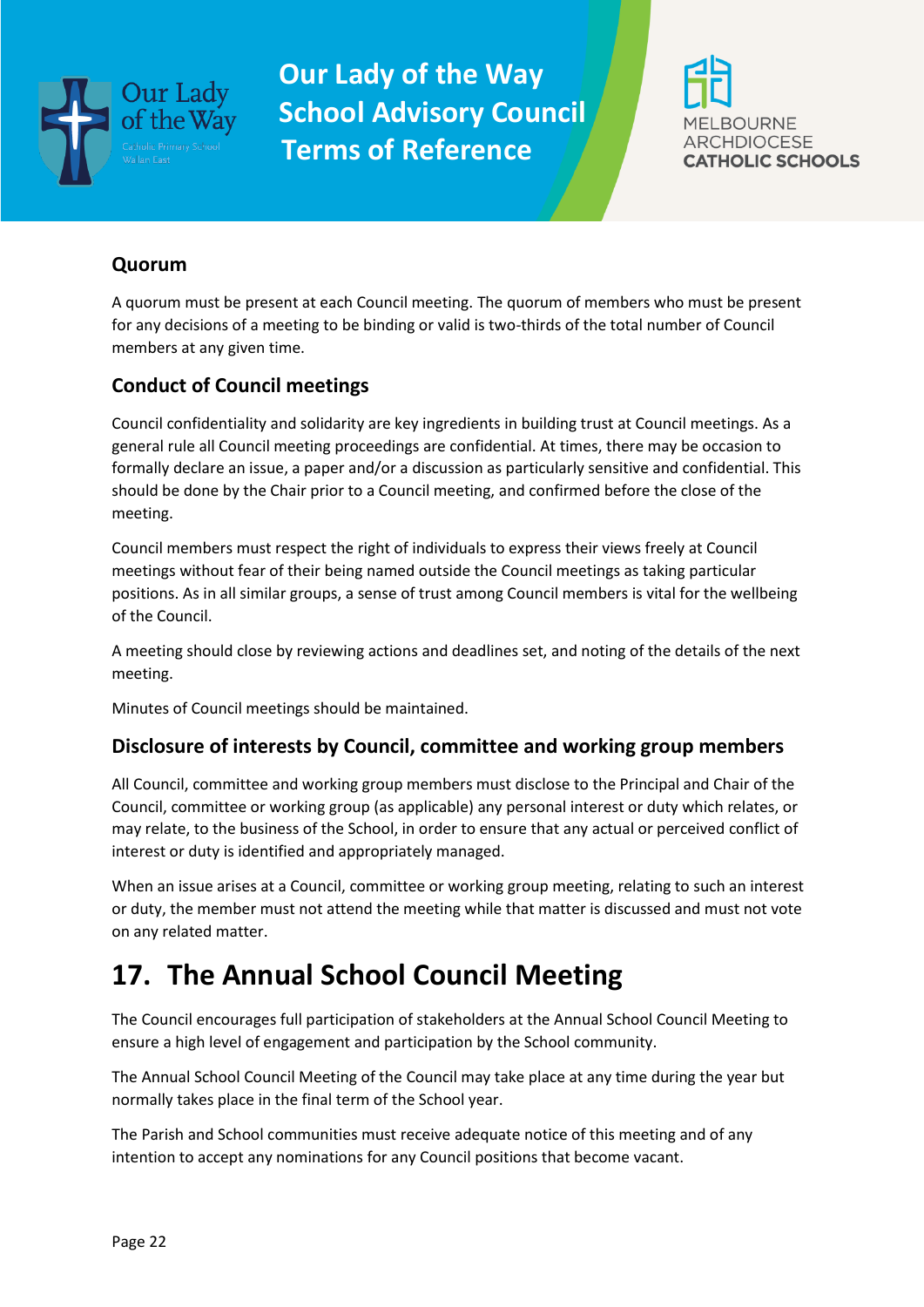![](_page_22_Picture_0.jpeg)

![](_page_22_Picture_2.jpeg)

The agenda for the School Annual Meeting is determined by the Council and normally includes:

- presentation of the Council's annual report by the Chair
- provision for questions from those present
- the announcement of newly appointed Council members.

The Council's Annual Report is an important communication document and is to be drafted using the MACS approved template. Preparation of the Council's Annual Report is to be overseen by the Chair with the final version approved by the Council. The Council's Annual Report should acknowledge the activities, achievements and challenges of the Council over the past year and indicates goals and focus for the following year. This Report may also form part of the requisite School Annual Report published on the School website and the VRQA State Register unless otherwise determined by the MACS Executive Director, either generally or in any particular instance.

## **18. Record keeping**

As a minimum, the Principal must ensure the maintenance of the following Council documents and records:

- the School Advisory Council Terms of Reference (this document)
- agenda and minutes of School Advisory Council, committee and working group meetings
- a register of the current members of the Council, committees and working groups and any Council members holding key roles
- the School Advisory Council correspondence file.

## Agenda and minutes

The minutes of Council, committee and working group meetings must be recorded in a consistent format and maintained in an appropriate archive system at the School.

Minutes of meetings should be distributed as soon as possible after the meeting to allow sufficient time for action items to be followed up between meetings.

The minutes should be approved by the Council, committee or working group (as applicable) at its next meeting, as an accurate record of the meeting.

Council, committee and working group minutes are not public documents.

## **19. Evaluating the work of the Council**

The School Advisory Council must undertake an annual evaluation to reflect upon its performance and areas for improvement.